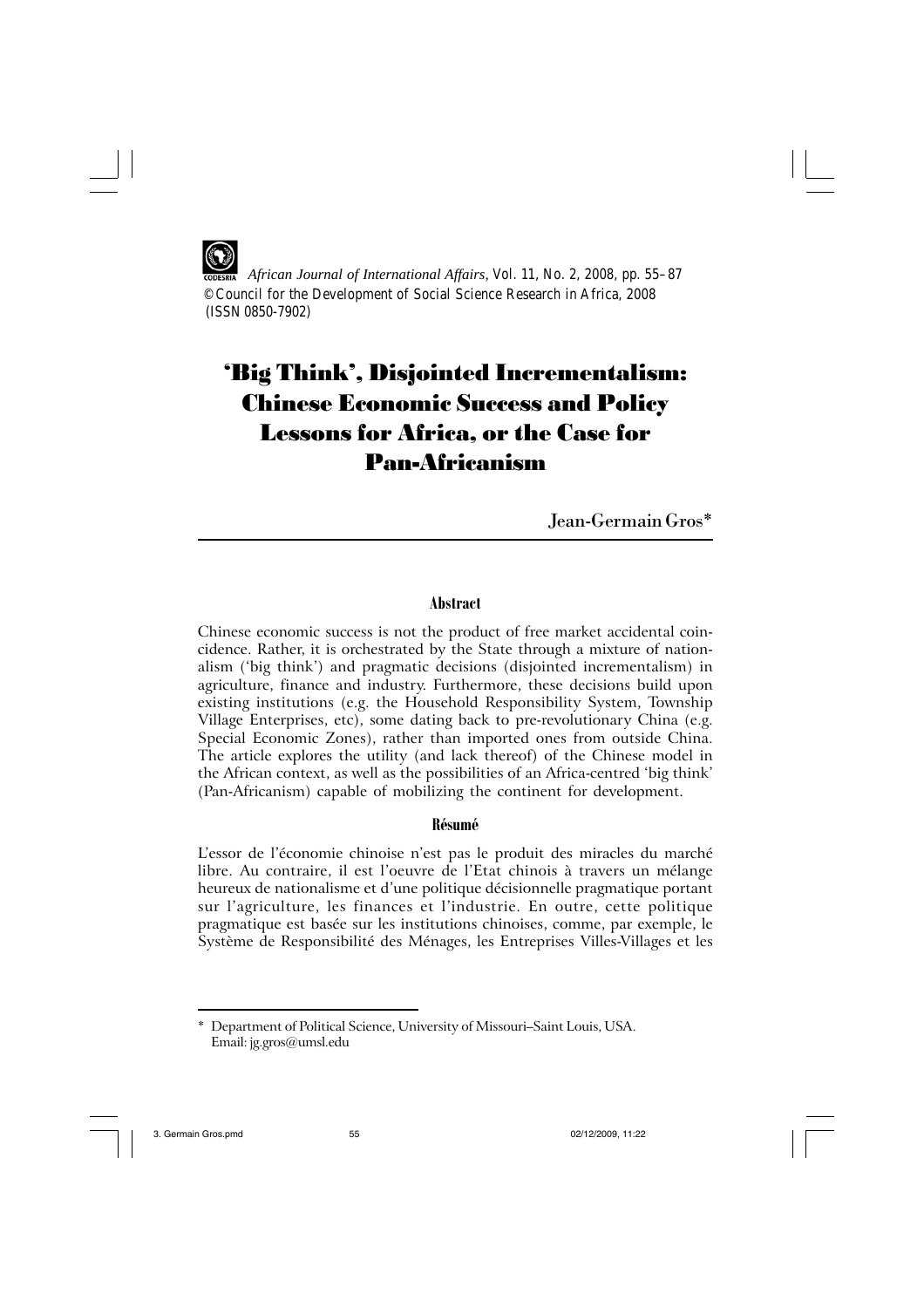Zones de Libre-Echange, au lieu d'être basée sur les institutions importées. Cet article met en examen l'utilité du « modèle » chinois au contexte africain, et explore les possibilités d'un nationalisme africain axé sur le Pan-Africanisme comme moyen de mobiliser le continent pour le développement.

#### **Introduction**

When economic historians write the development record of the last decades of the twentieth century, they should have good cause for casting China as the success story of that *fin de siecle*. From 1979 to 1997 China's annual GDP grew by an average of 10 percent, an accomplishment matched (and surpassed) only by the former Soviet Union in the 1920s and 1930s. Chinese industrial production in the late 1990s was seven times larger than in 1978, and total trade fourteen times larger. Economic growth in China has resulted in improved living standards: real income per capita more than quadrupled between 1979 and 1997, thereby lifting more than 200 million out of absolute poverty (World Bank 1997). Chinese steel production increased by 50 percent between 2000 and 2004, evidence of a buoyant industrial sector ready to churn out durable goods for the largest middle class in one country in history and for the world economy (Avery 2005).

Historians are less likely to be excited about Africa's economic performance during the same period, and indeed since decolonization in the 1960s. By every imaginable index of socio economic performance, Africa has been moving backward rather than forward. The statistics are telling, if not to say depressing: Sub-Saharan Africa accounts for just 1 percent of world industrial production, down from 4 percent in the 1960s. It experienced virtually no economic growth in the last two decades of the twentieth century, in spite of Structural Adjustments Programs (SAPS), which were supposed to set Africa on a path of sustainable development. Africa is home to more than half of the world's poorest countries. Naturally, the polarity in economic achievement between China, the world's fastest growing economy in recent years, and Africa, its poorest continent, invites scrutiny, as well it should. This article makes three points.

Firstly, Chinese economic success owes much to the state, which, through a mixture of nationalism ('big think') and pragmatic decisions (disjointed incrementalism) in specific policy areas, such as agriculture, finance, trade and industry, has catapulted China to economic super-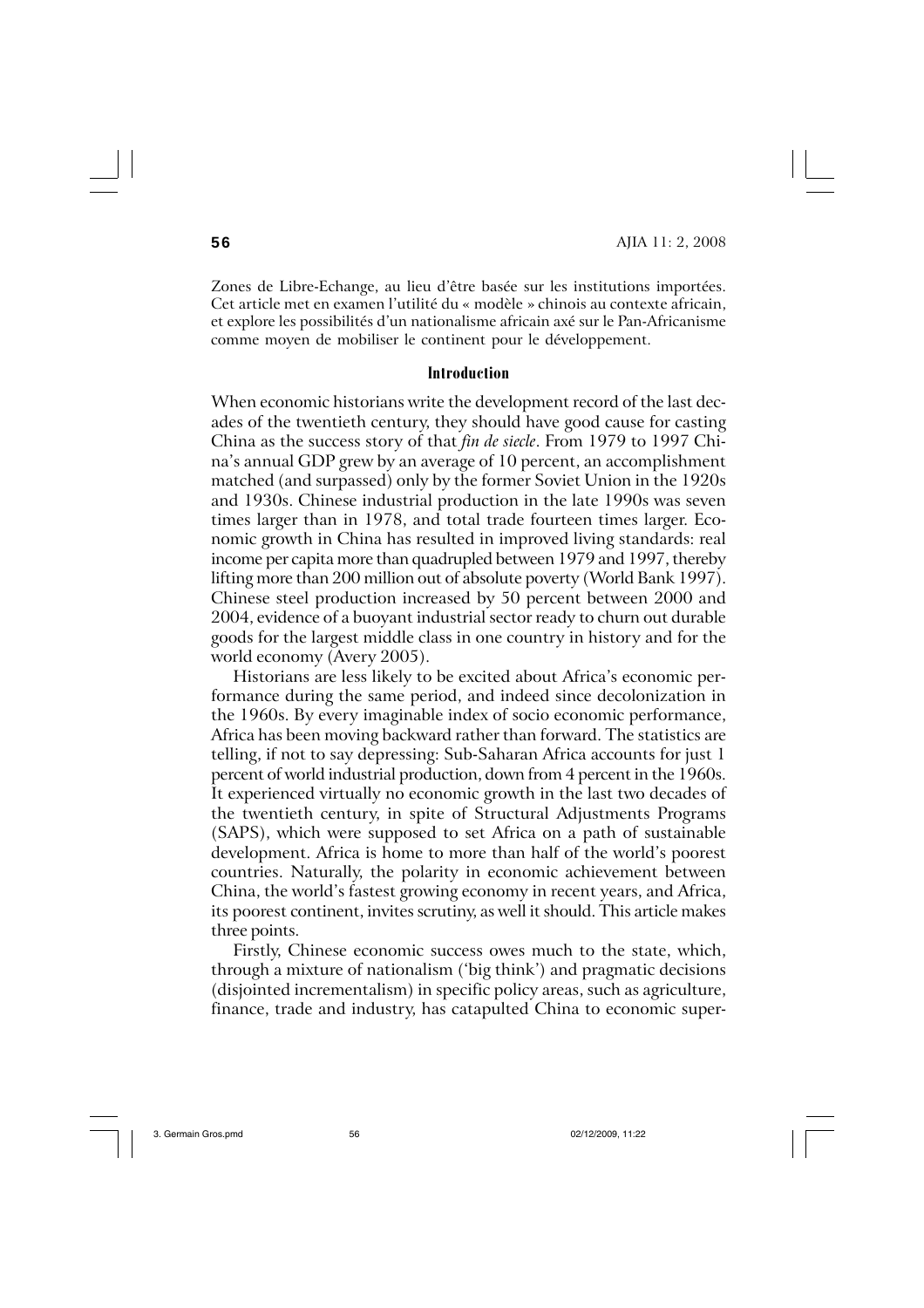power status in less than 3 decades. It has done so not by absolute command and control of productive assets, but by centralizing macro-economic and social policy making while devolving policy implementation to regional and local officials of the Chinese Community Party, which of course remains an organ of the national state. This allows centralized authority to maintain control over the Chinese hinterland; the state can bring to heel local officials who bring disrepute to Communist Party rule, even while these same officials have been given wide latitude to bring development to their area without diktat from Beijing. Thus, China shows that centralization and decentralization are not mutually exclusive, but can be apportioned according to policy area.

Secondly, the success of China's developmental state<sup>1</sup> is based on innovations made on existing institutions – some predating the Chinese Revolution – rather than the creation of new institutions. Chinese leaders have proven to be particularly adroit at adapting social institutions to their vision of reform. The Household Responsibility System (HRS) and the Township and Village Enterprises (TVEs) are two examples of institutional innovations, which have largely resolved agency and soft budget constraint problems without privatization. China's Special Economic Zones (SEZs) show how capital-starved countries can attract capital through direct foreign investment (DFI), as well as how the latter can contribute to the development of host economies. These SEZs were established in areas (southern coastal China), which had served as China's window to the world economy in the second half of the nineteenth century. Shut to capitalists during the Mao Zedong era, these former trading outposts were reopened after 1979 and would become the industrial engines of China's economy with capital pouring in at first from overseas Chinese and later foreign investors.

Thirdly, certain aspects of the Chinese reform experience are of import to Africa. For example, China's centralization of development policy making and decentralization of implementation is extremely insightful for Africa, where one of the unfinished debates is the contention between nationalists, who favour a decentralized approach to economic development, and Pan-Africanists, who advocate a regional approach leading ultimately to continental economic development. China shows that, under the right circumstances, the dichotomy may be largely spurious.2 Equally, an overarching ideology of 'big think' articulated by a strong state committed to development but willing to engage in policy experi-

3. Germain Gros.pmd 57 02/12/2009, 11:22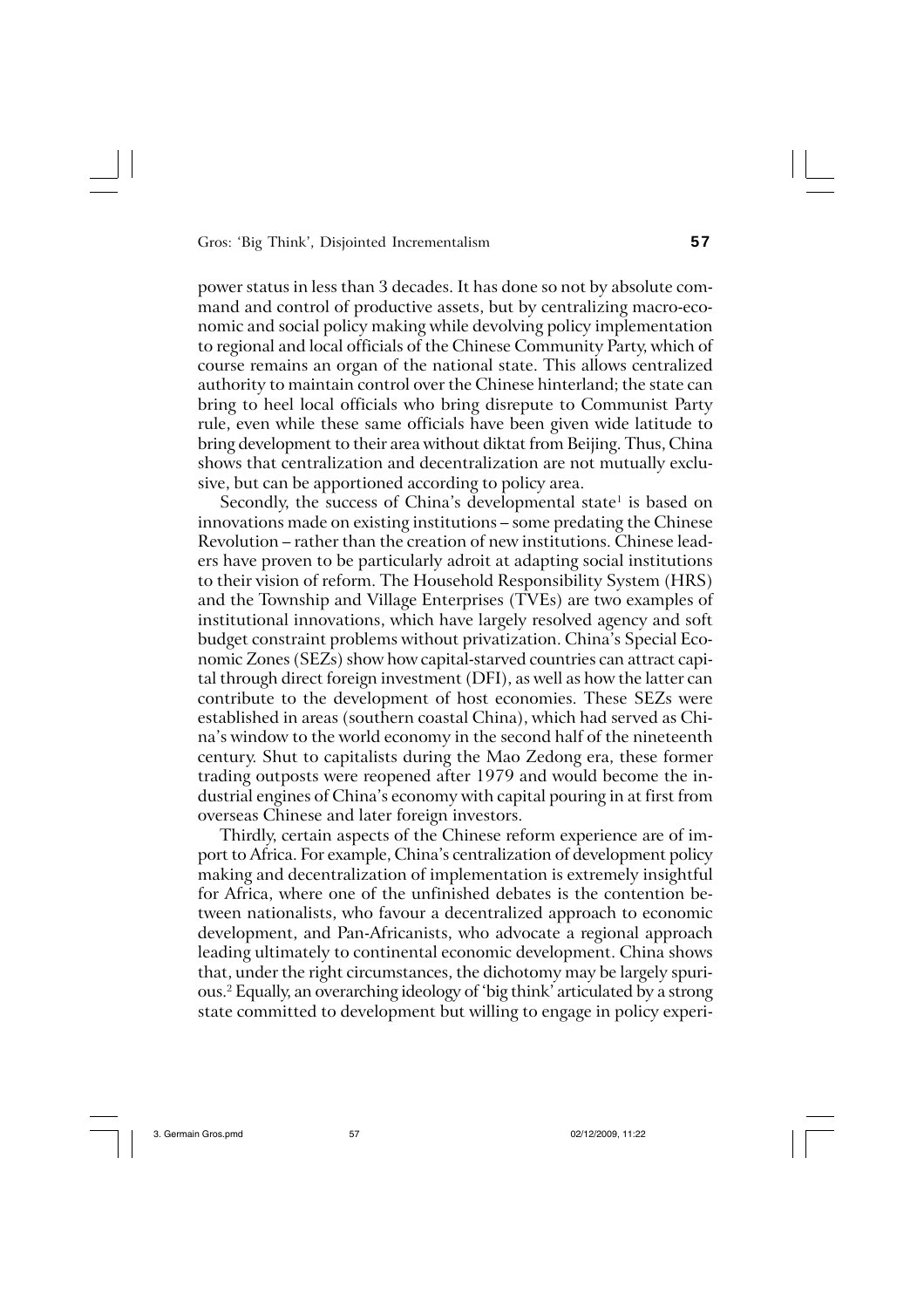mentation using sub-national officials and existing social institutions are not incompatible. China further demonstrates that it is possible to improve economic performance by substituting the incentives typically associated with markets with others so as to affect the behaviour of producers, consumers and investors (Taylor 2005).

The 'shock therapy' of neo-liberalism imposed by the West and its institutions (the World Bank) in the 1980s and 1990s, with its panoply of pro-market reforms (e.g. privatization, currency devaluation, trade liberalization, government retrenchment, etc.) is not the only option for Africa, and is quite possibly the wrong option. China, which has yet to make firm guarantees to private property rights, defies contemporary economic orthodoxy and may be all the better for it. Africa, which may have applied neo-liberalism's Structural Adjustment Programs (SAPs) more rigorously than any other continent with little to show, can learn from China's nuanced approach to development, which uses state and market, or, to use the idiom of administration, centralization and decentralization.

The article does not glorify China, whose development has not been without costs. Chinese economic success has been regionally and socially uneven, politically undemocratic and demographically inhumane. Thus China's one-child policy would never pass cultural muster in Africa (which is not to say that population growth should not be controlled; the question is how). It is true that, historically, economic transformation has never been achieved without severe human costs, but the latter must never be accepted as the inevitable price of progress. Economic development in Africa will have to grapple with the issue of equity; that is to say, instead of making some people rich first in the hope that their wealth will eventually trickle down to others, Africa will have to insure that the fruits of development are savoured by everyone, perhaps not equally but certainly equitably. For a country that still calls itself socialist, China tolerates a degree of socio-economic inequality that Africans should find unacceptable.

In addition, China is facing an ecological crisis because of the pollution wrought by rapid and poorly regulated industrialization. Water pollution alone is estimated to cost between 3.5 and 8 percent of GDP (World Bank 2007). Given the fragility of Africa's ecosystem, with one third of its landmass already claimed by the Sahara desert, the continent can ill afford additional ecological degradation as the price to pay for industrialization. Whatever economic development occurs in Africa in

3. Germain Gros.pmd 58 02/12/2009, 11:22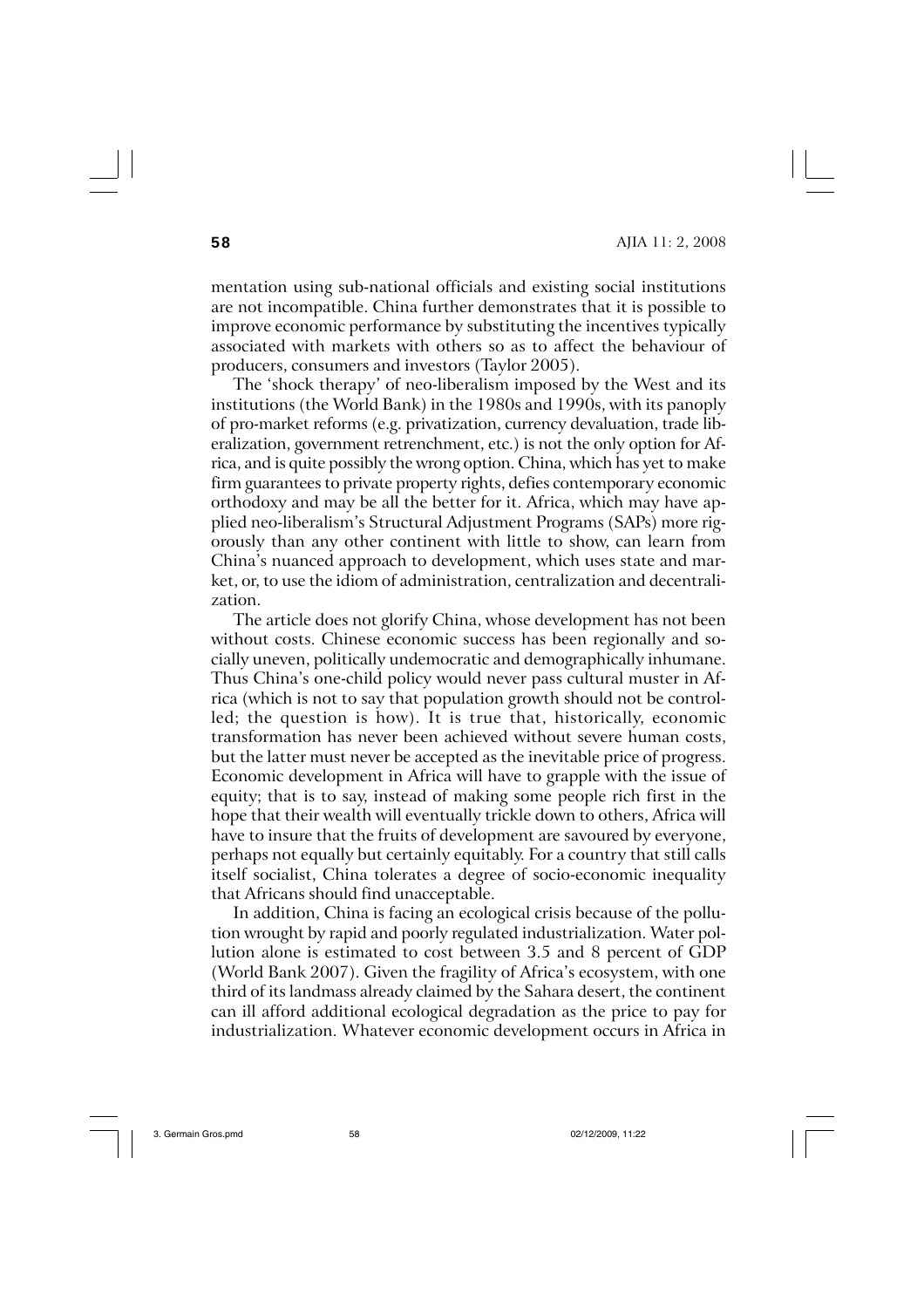the future has got to be environment-friendly; the natural abode is already too degraded in much of the continent to permit additional ravages by industry. In sum, the article recognizes the limits of China's development, and whatever positive lessons provided by the Chinese experience will have to be adjusted to the African condition (hence the call at the end for Pan-Africanism).

The article is organized as follows. The next section recognizes the methodological challenges of comparing China and Africa, while making what the writer thinks is a strong case for this type of research. The two sections after that discuss disjointed incrementalism and 'big think' in the Chinese context. As a policy instrument, disjointed incrementalism builds upon existing institutions rather than create new ones; it also dissipates some development decisions to subalterns, thereby facilitating policy experimentation. Alongside our focus on the application of disjointed incrementalism in China, we look in Africa for institutions upon which a similar approach to development policy might be built. The last section of the article is an examination of what an African version of 'big think' might look like, in the light of African reality.

#### **Methodological Challenges**

Any comparative analysis always runs the danger of examining phenomena that are so fundamentally different as to make the enterprise a risky endeavour. Where comparison between China and Africa is concerned, this study recognizes these limiting factors.

Firstly, and most obviously, China is a nation-state while Africa is a continent. This difference is very significant, inasmuch as one government makes authoritative decisions in China, while in Africa 50 do so. Hence, whatever the secrets to Chinese economic success, they may not be so easily unravelled by African governments of differing administrative capacities, ideologies and leaderships. Africa's political atomization also makes for more restricted movement of goods and people across space, as well as systemic differences in such important determinants of economic performance as natural resource endowment, law, money, security, human capital, etc.

Secondly, China and Africa do not have the same geography: one is on the western end of the East-West axis while much of the other pivots along the North-South axis. Differences in geographic location have development consequences, not least in terms of the receptivity of econo-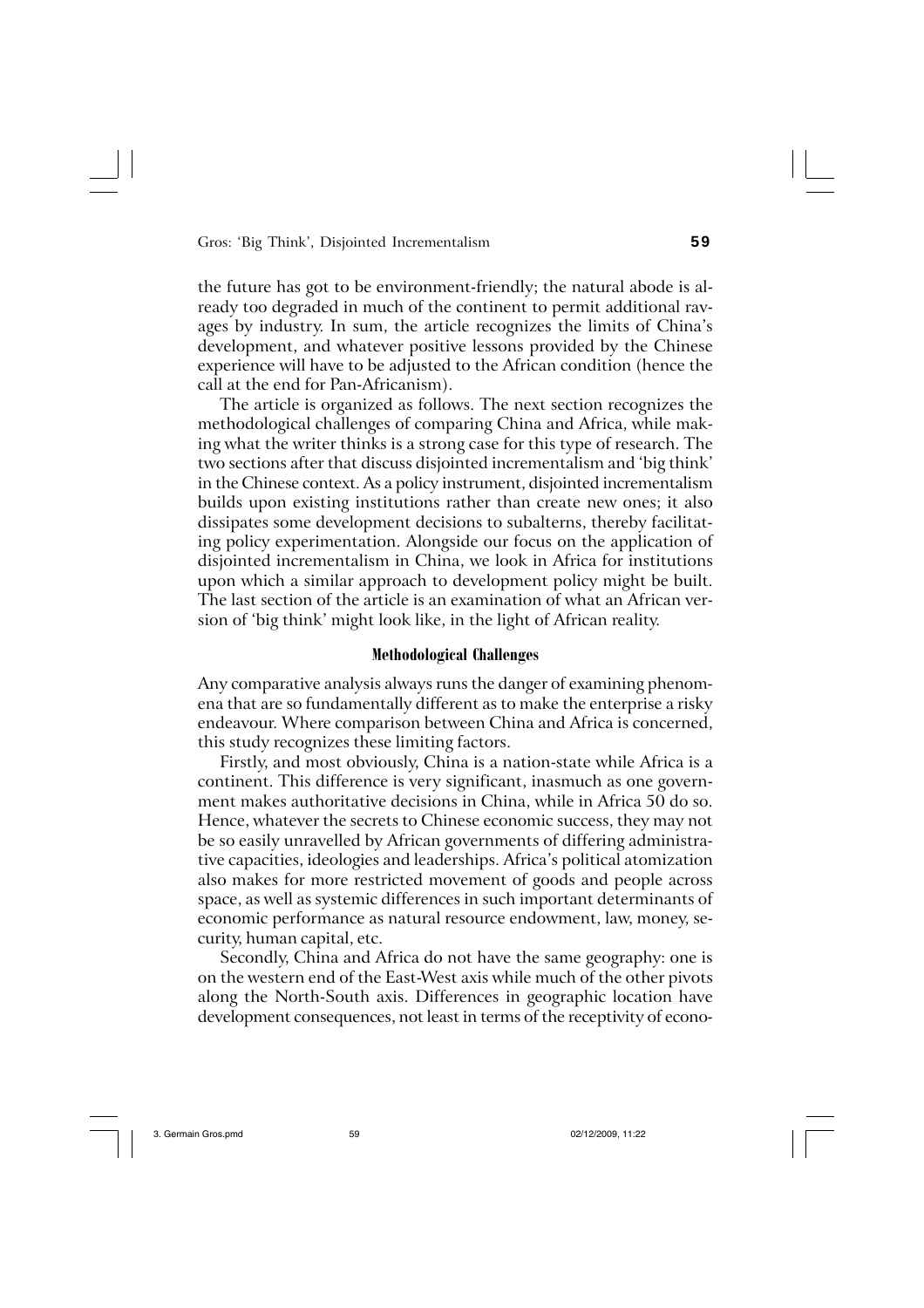**60** AJIA 11: 2, 2008

mies to technological innovation developed elsewhere, the compatibility of eco-systems (which facilitates the transplantation of new crops and animal species) and ease of travel (Diamond 1997). Geography may not be destiny but it is not a negligible quantity in economic history, or, for that matter, history *tout court*. It was kind to China, most unkind to Africa, in the late twentieth century. Specifically, China was fortunate to be surrendered by success stories from which it could learn and which were also major investors in its economy (e.g. Japan and Taiwan). African countries, by contrast, are beset by poverty in their neighbourhood.

Thirdly, it is possible that China's success may be due to factors that are unique to China, in which case it would be extremely difficult for any aspiring developer to use the Chinese model to its advantage. In some ways China has been the beneficiary of the self-fulfilling prophecy of high achievement, which works approximately as follows. The world expects China to be a great power and the largest market in one country in history. Consequently, foreign investors flock to China in the hope of establishing a presence before it is too late; they are even willing to incur short-term financial losses and put up with institutional shortcomings, often in return for little more than expectation of fabulous profit taking. In part, because of this (irrational?) exuberance, China becomes the success everyone predicted it would be, because it is the recipient of much needed direct foreign investment (DFI). No such expectation, of course, pertains to Africa, which lacks China's demographic clout (e.g. 22 percent of the world's population); as a result, investors stay away, the continent is starved for capital, and its development remains mired in the rut.

Notwithstanding the aforementioned limitations, there are strong arguments in support of the kind of comparative analysis undertaken in this article. China and Africa are (still) in the same geo-political and economic imaginary known as the Third World, whose existence as a theoretical construct scholars continue to accept, in spite of the fact that it is not a monolith. Officially, China's per capita Gross National Income or GNI (\$2,010 in 2006 dollars) is much closer to (sub-Saharan) Africa's per capita GNI (\$1,418) than it is to that of the developed world, as represented in the OEDC countries (\$40,248) (International Finance Corporation n.d.). Thus, we are not talking about entities that are, in aggregate macroeconomic terms, in vastly different universes, which would therefore preclude useful comparison.

3. Germain Gros.pmd 60 02/12/2009, 11:22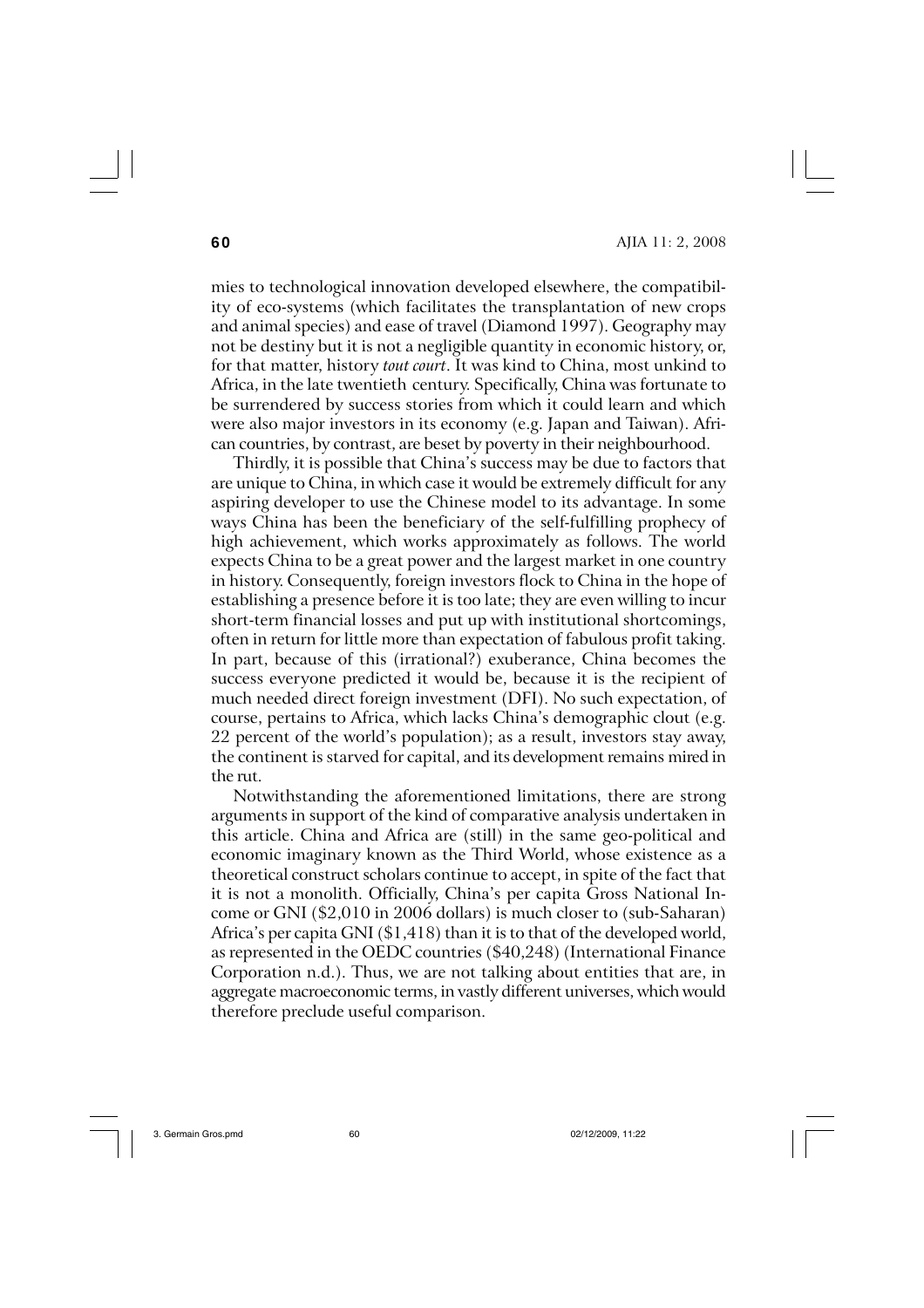Further, it has long been a tenet in the social sciences that economic development, for good and ill, has 'demonstration effects'. Most of the great academic debates since World War II, from modernization theory to dependency theory, from neo-liberalism to post-modernism, have been underwritten by the exportability and desirability of this or that economic model. World policy makers have also erred in a similar direction by their actions. Indeed, the architecture of international relations since 1948, with its multilateral institutions strewn across the globe, reflects a profound belief in the transmutation of economic development and, on a less flattering note, a hubris in western capacity to bring it to the 'rest'. The Cold War was in part about how many countries in the periphery or Third World would adopt economic systems and ideologies developed in more advanced countries.

In brief, the kind of metastasized analysis expounded in this article is not the first, although this type of research is increasingly (and unfortunately) rare (for reasons discussed later). Metaphorically speaking, the aim of this paper is to find out the proverbial Chinese menu entrées that may have their equivalents in the African gastronomy. More concretely, it is not suggested that Africa should adopt – lock, stock and barrel – the Chinese 'model,' but this paper is interested in extracting from the Chinese experience broad lessons and principles, which, when adapted to the African milieu, may yield similar results. It is equally interested in investigating the pitfalls of economic development in China so they may be avoided in Africa, as well as examining where Africa may have gone wrong while China has not.

Finally, and perhaps more importantly, there has been a profound gap in the social studies since at least the 1960s, when so-called experts invaded the academic scene. The net result has been not only the artificial separation of disciplines that should be natural allies (e.g. economics and political science; sociology and anthropology; geography and area studies, etc.), but their sequestration to enemy camps that increasingly engage in intestinal fights over dwindling resources, prestige and turf protection. In this environment of hyper-specialization, where a simulacrum of seemingly value-free data is conflated with true scientific objectivity, newly minted PhDs know a great deal about the limited areas in which they are trained, including the methods and mathematical models which they are told are so indispensable to 'scientific' work, and precious little about everything else. Worse, their training has desensitized them to thinking outside of the box. This is a real disservice in a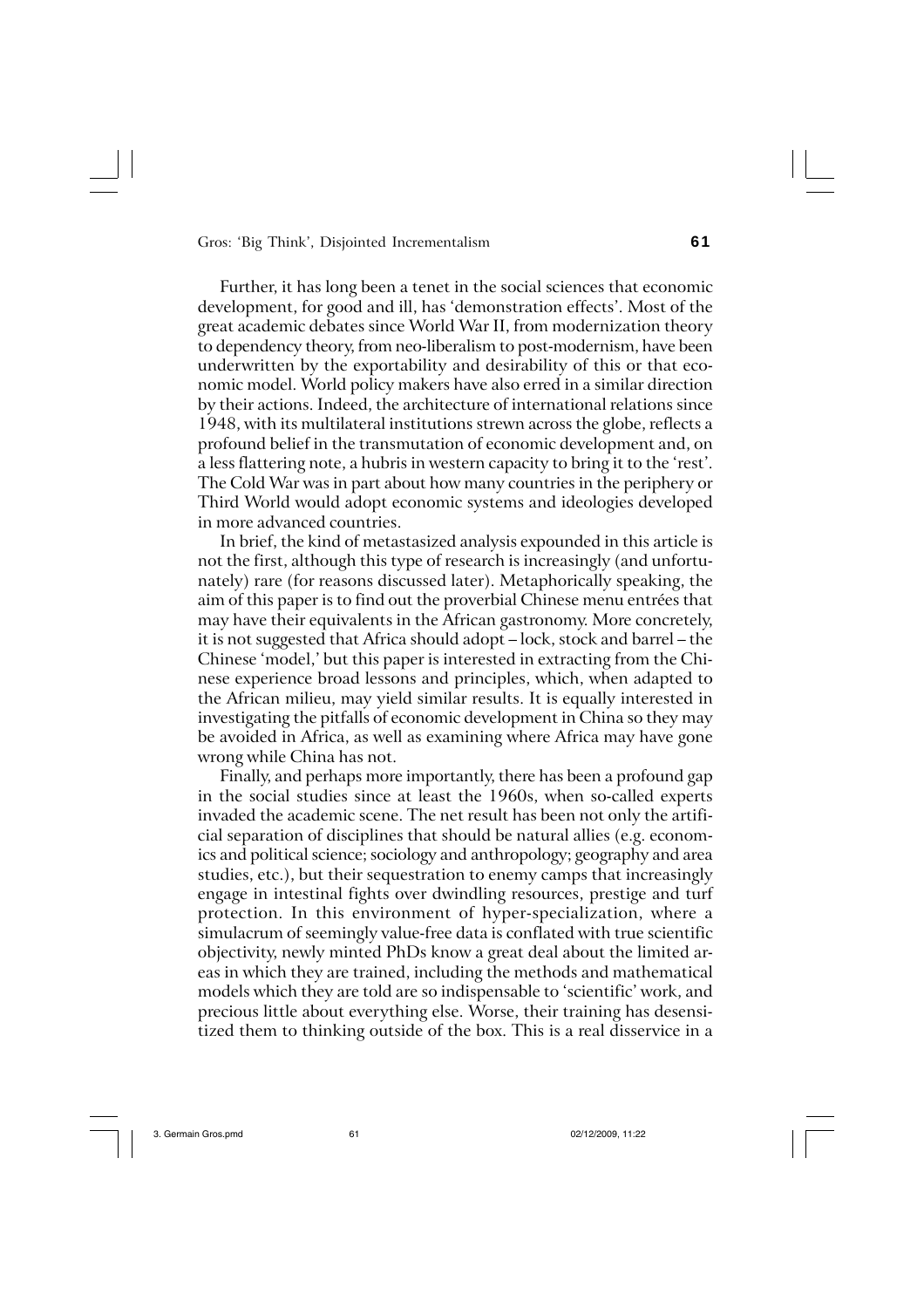world where distance is literally being shrunk by communications and transportation technologies, not to mention the oft-stated phenomenon of globalization. In this world, China cannot be ignored. Its weight in the geo-political balance and rapid ascendance in the global economy militates against such an exclusion. Nor can Africa, arguably the world's richest continent in terms of natural resources and, perhaps because of this, the key to future prosperity, be sidelined. There are, therefore, strong reasons to study China and Africa in tandem rather than isolation.

This article brings together these two seemingly inchoate areas of the world economy, which, judging by their recent performance and growing ties, are as polar opposites as they are complementary. It has the further merit of attempting to bridge the gap between two spheres of inquiry (Sinotology and African Studies) that the intellectual ghettoization spoken of earlier has tended to widen. It is a 'thought' piece meant to resuscitate what has become a lost art – i.e. the examination of big ideas and challenges, using large units of analysis – as well as provoke debate among Africanists and Chinese specialists.

The author had the privilege of starting academic life as an Africanist, but serendipitously 'stumbled' upon China in the early 2000s, coincidentally the period during which China's economic engagement in Africa appears to have intensified, as its own economy went into overdrive. The net result has been the fusion of interest in these two areas and the production of a series of articles (published in both places), of which this one is the latest instalment. The method employed in this article is that of the participant-observer; the data are overwhelmingly secondary, with 'primary data' consisting of structured interviews and informal conversation with Chinese colleagues at the headquarters of the Chinese Academy of Social Sciences (CASS), the Institute of West Asian and African Studies and the Ministry of Foreign Affairs – all in Beijing.

#### **The Chinese Way**

China's approach to economic development is based neither on *laissez faire* nor command principles. The first suggests a political economy in which market forces totally dictate resource allocation, with government relegated to providing basic public goods including security. The second connotes the obliteration of markets and their total replacement by the state, which owns all productive assets and makes production decisions based (ostensibly) on social needs rather than profit making.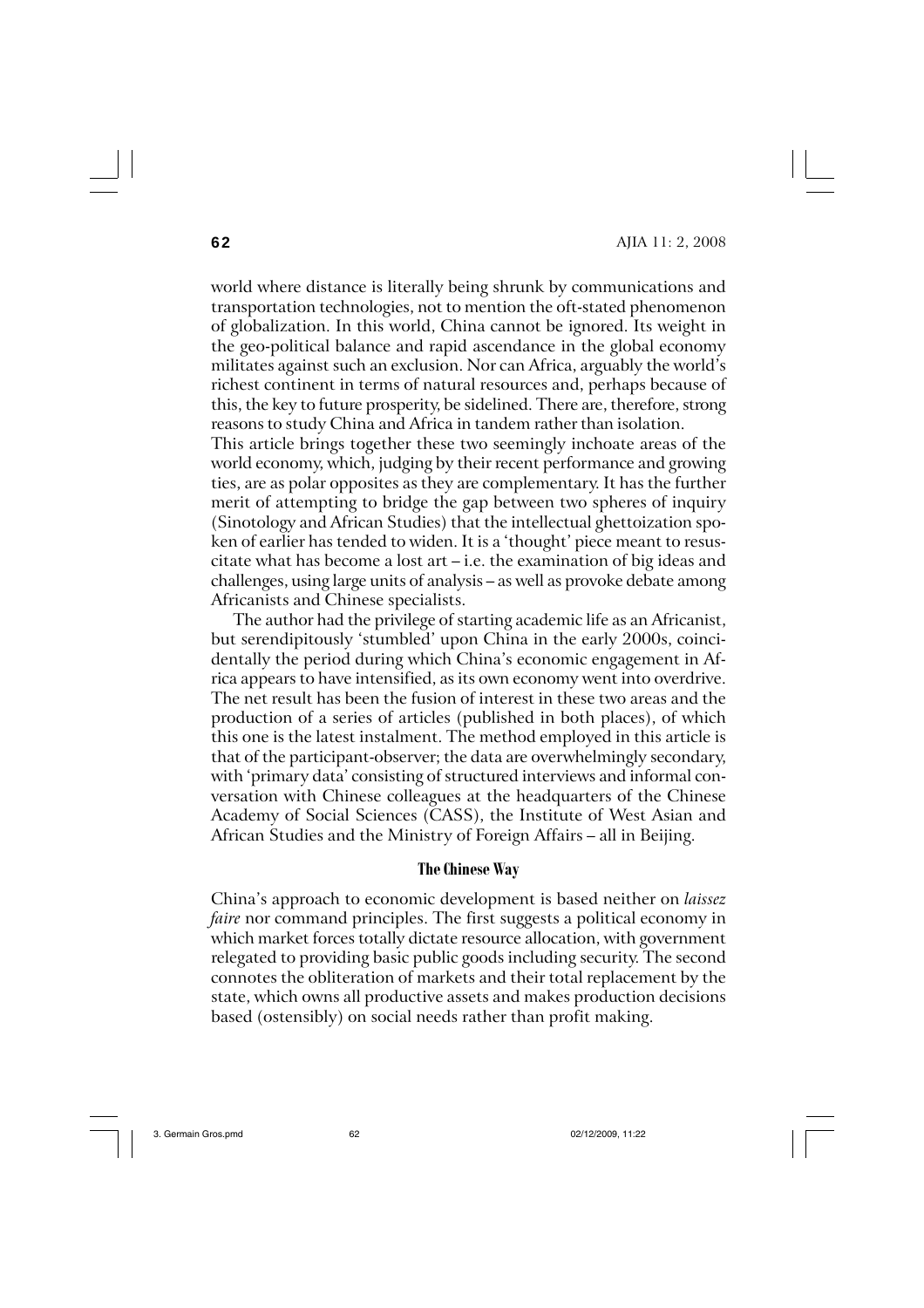Chinese attempt at economic development since 1979 belies the aforementioned extremes. Many of China's reforms run counter to the tenets of neo-liberalism. At the same time, China has clearly moved away from a command economy, which historically has had these characteristics: central planning, collectivized agriculture, state control of industrial assets, an egalitarian ethos, etc. Chinese economic policy is largely non-socialist, even though Chinese officials in the Deng era occasionally give a wink and a nod to socialism (always with the qualifier: 'with Chinese characteristics' under Deng). It is very revealing that President Hu Jintao's imprint on Chinese ideology is called 'scientific development', as opposed to 'socialist development' or 'scientific socialism', as would have been the case under Mao Zedong. The current leadership in China has virtually expunged the word socialism from everyday discourse, and, more importantly, policy.

Instead, China has followed in the footsteps of other Asian developmental states, such as Japan and South Korea. In these countries, as well as Malaysia and Singapore, states 'intervene actively in the economy in order to guide or promote particular substantive goals e.g. full employment, export competitiveness, energy self-sufficiency' (Chan 1990) but do not own the means of production outright. There is more state ownership in China, because of its history of a command economy, but it is moving toward a mixed system, in which the state's role is akin to that of an orchestra conductor rather than one of its players. The so-called China way would seem to confirm the 'demonstration effects' thesis.

Chinese economic reforms have proceeded in broad stages, reflecting the inherent caution of incremental policy making, as well as the reality of sharp differences inside the Chinese Communist Party (CCP) between liberals (i.e., those who favoured market reforms) and conservatives (i.e., those who favoured state control through central planning). Thus the Chinese approach to economic development has not followed a straight, linear and unimpeded course. Rather, the path has been littered with obstructions, which the Chinese leadership has managed to overcome but not without making tactical concessions along the way. Chinese economic policy making has been described as 'crossing the river by feeling for stones', meaning making adjustments to policy as circumstances warrant. A preferable description would be disjointed incrementalism.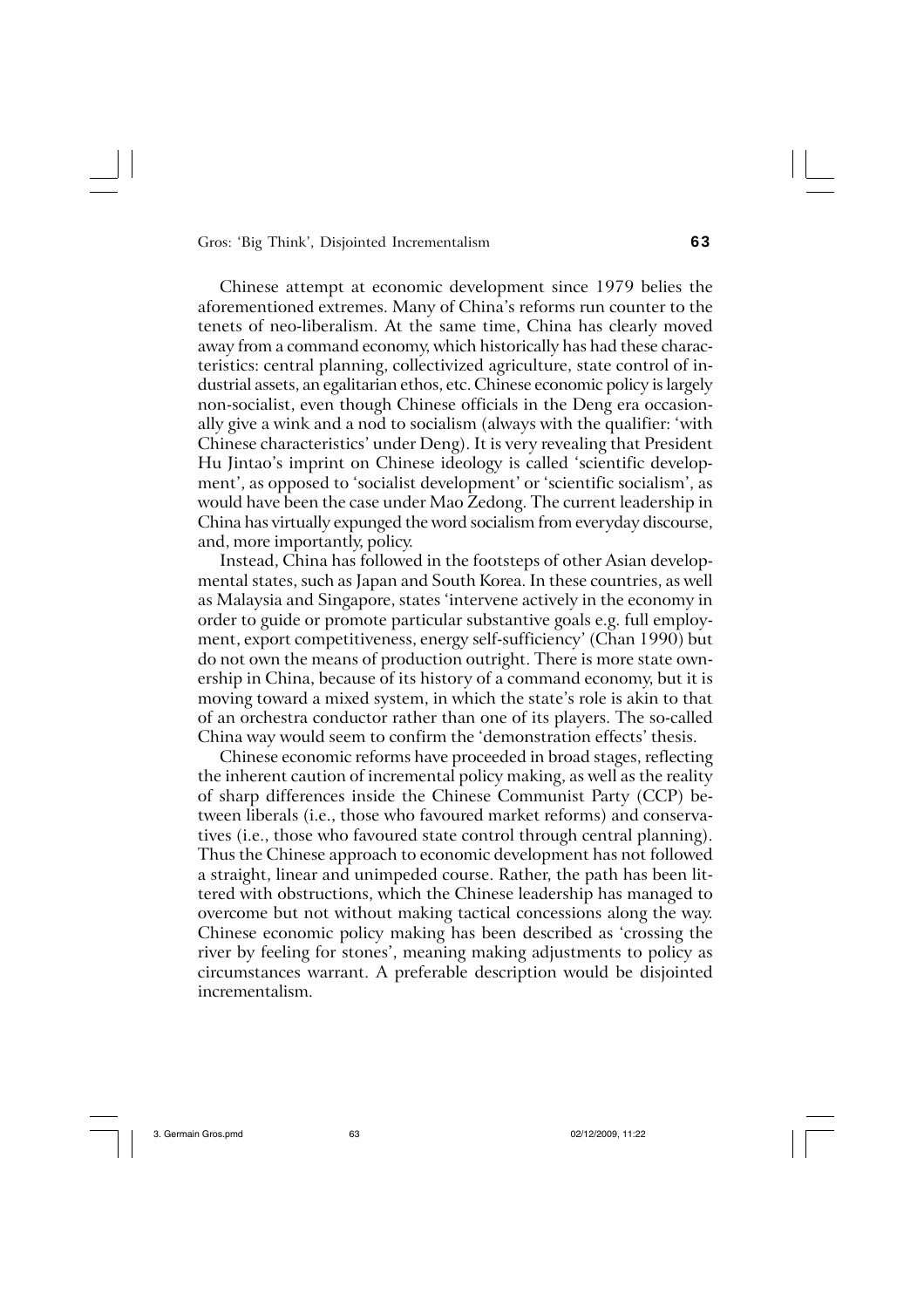**64** AJIA 11: 2, 2008

Disjointed incrementalism is a complex form of strategic analysis, which is based on Herbert Simon's concept of *bounded rationality*. It entails focusing on policy choices that differ incrementally from existing policies; using a relatively small number of policy alternatives (usually not more than three or four); evaluating policies on the basis of 'important' consequences, rather than the entire universe of possible consequences; countless end-means and means-end adjustments through trials and errors; and finding solutions that are 'good enough' to ameliorate current problems (Etzioni 1967). Karl Popper (1961) had perhaps the best definition of disjointed incrementalism, which he termed piecemeal social engineering. 'The piecemeal engineer will avoid undertaking reforms of a complexity and scope which make it impossible for him to disentangle causes and effects, and to know what he is really doing' (Popper 2002).

As a decision making type, incrementalism has been accused of conservatism, and, according to critics, there are circumstances in which bold actions, or synoptic decisions, are necessary. In addition, even incremental decisions need theory (Gordon and Waldner 1979). Incrementalism need be neither conservative in outcome nor indifferent to theory, or a larger picture. Modest steps, if taken often enough, can have important cumulative effects ushering in significant change. Furthermore, modest steps can take place against the larger backdrop of a foot race, hence the proverb about the 1,000-mile journey, or de la Fontaine's fable of the tortoise and the hare. On the other hand, major decisions made infrequently and erratically may give the illusion of change while maintaining the status quo. They can also be made by decision makers, who eschew theory and act purely on whims.

China's disjointed incrementalism has taken place in the larger context of 'theory' or 'big think', thus disputing critiques of the incremental model. Generically, 'big think' refers to attempts by a political community to rally its members around goals and objectives, whose achievement will ostensibly lead to collective welfare (typically defined in terms of security, stability and prosperity, or the goals of statecraft). In the modern age, where political communities are organized into nation-states, 'big think' is a euphemism for nationalism, the expression of which is conditioned by a variety of factors, including the history of the political community (e.g. how it experienced colonialism), the ideology of state elites and how they came to power (through violent revolution or some

3. Germain Gros.pmd 64 02/12/2009, 11:22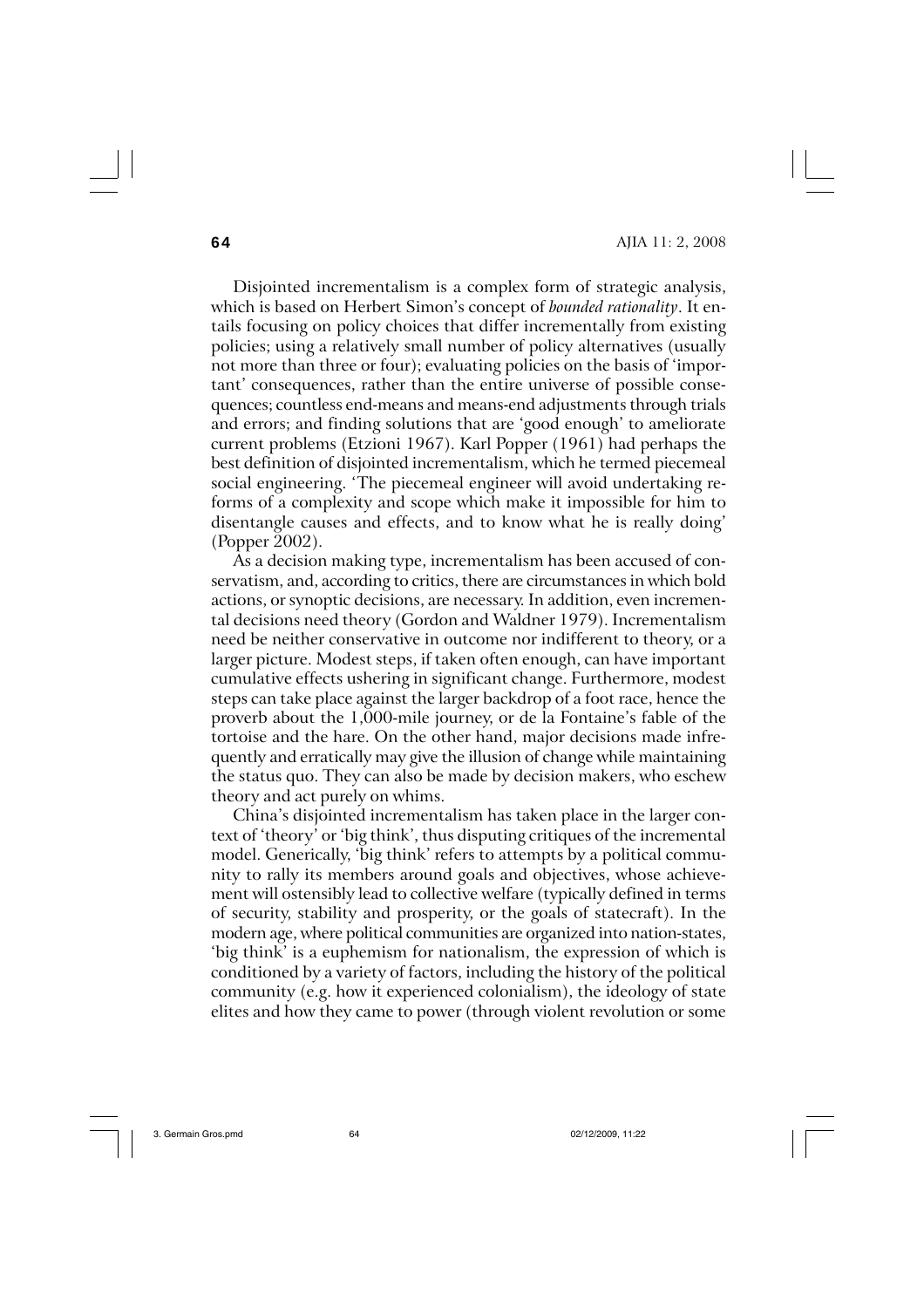type of negotiated transition) and the extent of the political community's integration into the international system.

In the case of China, 'big think' implies a conception of the country as a great power, probably from the very beginning. Thus, in ancient times China was the Central Kingdom (*Zhon Guo*), which presumably entails a political community whose pre-eminence surpassed all others.<sup>3</sup> In the 19th century, even when parts of China were conquered by imperialist powers and centralized authority in Beijing was extremely weak, this ethos persisted. In the early 1960s, disagreement between China and the former Soviet Union had more to do with Chinese nationalism than communist ideological differences. In the latest incarnation of Chinese 'big think', the state has ensconced development in improving economic performance, in order to maintain autonomy at home (self-reliance), project power and influence abroad, legitimize Chinese Communist Party (CCP) rule and oversee China's 'peaceful rise' (to superpower status).

In sum, 'big think' in contemporary China is an ideology conceived by the state to sell the legitimacy of its control by the Chinese Communist Party, based on the latter's management of the economy, its ability to defend China against the historical humiliation of foreign occupations and the (re)unification of the Chinese mainland with prodigal territories such as Taiwan. Chinese 'big think' interprets the past, justifies the present and promises an even better future, but only if China remains united and under the leadership of the CCP. Simply put, 'big think' is 'classic' nationalism with a strong component of economic development as a means of preserving the social and territorial integrity of the Chinese community through the state.

The 'uniqueness' of China, even in comparison to Asian developers such as Japan and South Korea, is that in the past nationalism was often used as a justification for centralizing state power and pursuing economic development based on *dirigiste* principles. Chinese nationalism has accommodated administrative decentralization without political liberalization in the pursuit of a mixed economy. It has devolved considerable power to sub-national officials in a unitary, one-party state, who have infused competition in the economy but not in governing. What has made this coexistence possible is the legitimacy of the institutions of decentralization, which are examined next, respectively in agriculture, industry, finance and foreign investment.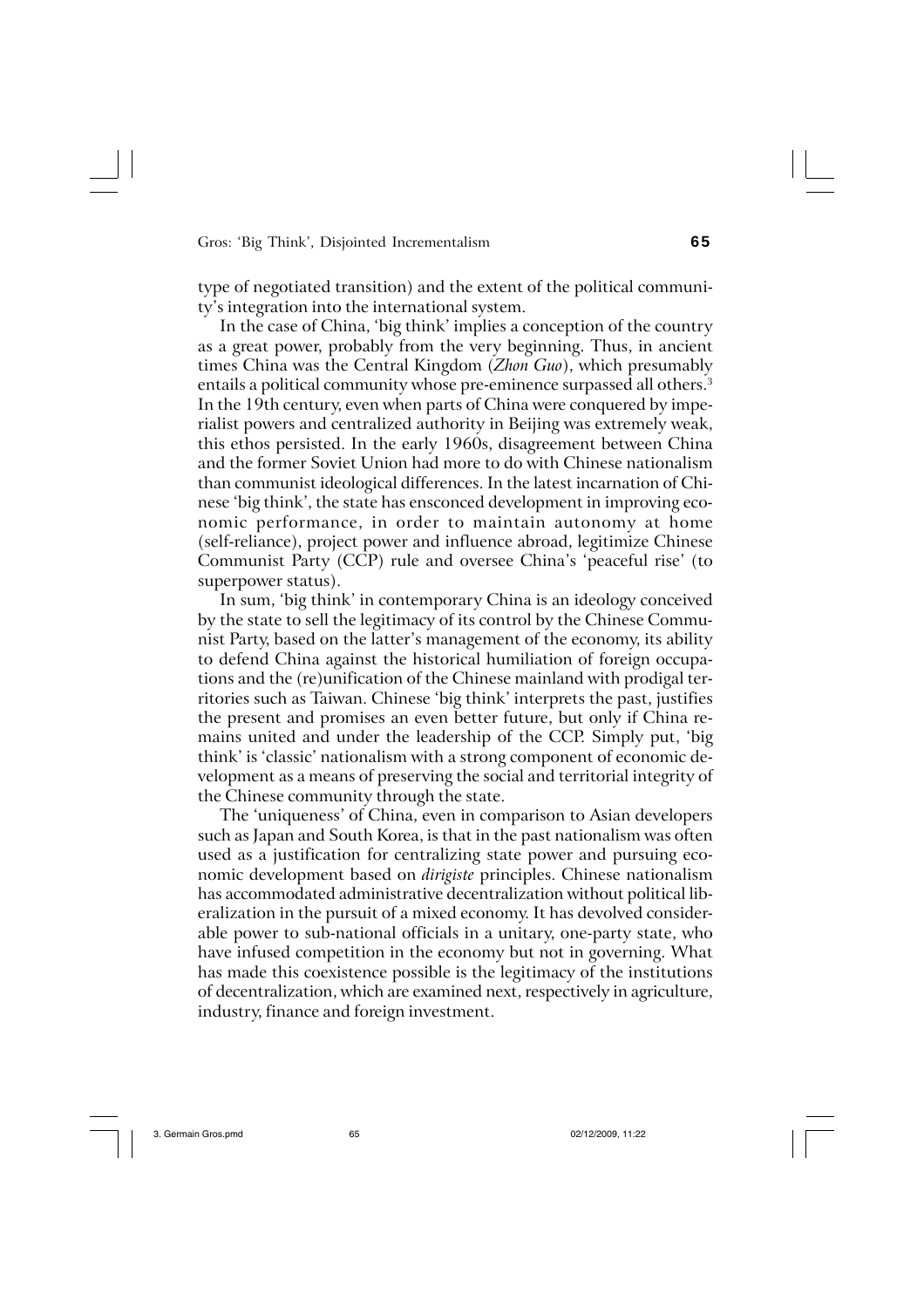### **Disjointed Incrementalism in Action**

#### *Agriculture*

China has pursued land reform based on the so-called household responsibility system, which is tantamount to the state granting *de facto* private property rights through a long term lease of land while it retains *de jure* ownership. The lessee obtains user rights, which can be used to secure income, transfer or sell the leased land, although in the latter two cases transactions take the form of subletting. The state exacts various kinds of dues on lessees, which in effect become fixed property taxes (Chan 1990). The household responsibility system (henceforth HRS) infuses private incentives in Chinese agriculture, even while the state maintains property rights over land, which, in theory, gives it significant power in the rural economy. It can allocate land use rights based on criteria set by the Chinese government, raise land rent and taxes and even alienate land from agriculture and channel it toward other purposes (the Three Gorges Dam is a case in point).

The HRS has been introduced in China at least four times since the revolution. On every occasion, it was implemented on a limited basis, where it was tested before being expanded (again, further evidence of disjointed incrementalism). China allowed the so-called two-land system in Pingdu province, where plots were divided between those devoted to growing food for household consumption (*kouliang tian*) and those reserved for commercial farming (*chenbiao tian*). In the first equity was the driving principle for distribution, in the second efficiency was the overriding value. Farmers who had the inclination and ability were allocated larger parcels for commercial farming (which meant contract farming with the government). In Shunyi, collective farms (re)emerged in the 1980s. They were facilitated by their location in areas of high rural industrialization, as well near major cities with sound infrastructure where mass-produced agricultural commodities could be taken quickly to market. In Nanhai, farmers became land 'shareholders'. They could turn land use rights into land shares. In this way, individual plots could be amalgamated into bigger ones cultivated by farming teams. Individual farmers, now 'shareholders', received their benefits in the form of dividends. In this way, too, farmers did not have to give up their land use rights when they sought employment outside of the farming sector.

3. Germain Gros.pmd 66 02/12/2009, 11:22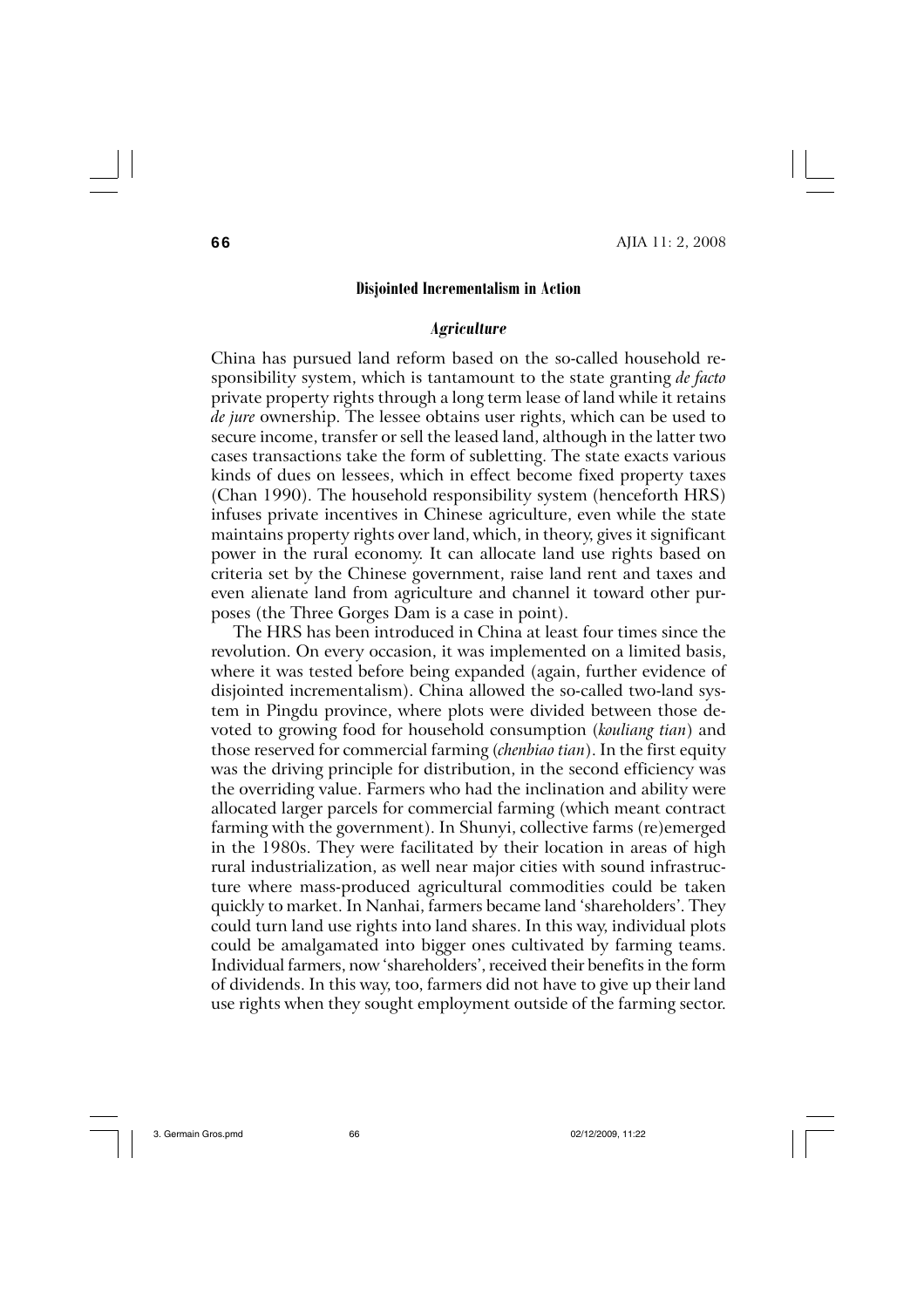In other words, land reform in China was sensitive to local specificity, which gave the policy legitimacy and locals a stake in its success. China did not have a one-size-fits-all approach to agricultural reform, which might have been resisted, such as privatization or its antidote (collectivization), although the guiding philosophy embedded in the HRS was the same: providing farmers with the incentives to produce more, maintaining at least nominal state control over land, and creating synergy between agricultural production and industrialization (through the Township and Village Enterprise, discussed below).

More recently, China has invested massively in the agricultural sector. Agricultural lending more than doubled between 2000 and 2005, rising from 60 billion to 145 billion USD. In mid-2005 this represented 6.5 percent of all loans (Gale and Collender 2006). Given China's need for capital elsewhere, e.g. manufacturing, housing, energy and infrastructure, this substantial injection of capital in agriculture may seem surprising. But 'Chinese policymakers hold the view…that rural poverty can be solved by an infusion of cheap credit and they are attempting to reverse the historic outflow of funds from rural savers to urban borrowers' (ibid). In addition to boosting rural income, agricultural lending is aimed at increasing grain production, a priority of Chinese policymakers, who fear that importing large quantities of grain could negatively affect China's balance of trade and undermine the country's effort to achieve food self-sufficiency. The state's entrance in the agricultural sector as a provider of credit but not as a direct and active landowner underscores, once again, the fusion of centralization and decentralization, the marriage between 'big think' (exemplified in this case in the desire to make China self-sufficient in staple food) and disjointed incrementalism (the idea that farmers in China should ultimately be able to enjoy the fruit of their labour, and that farming activities should be based on local conditions).

What does China's approach to agriculture portend for Africa? Rural China and Africa are, in at least one important respect, similar. When one buys land in Ghana, for example, one enters, technically speaking, into a long-term leasing agreement with a traditional chief, who holds the land in trust on behalf of 'his' subjects and who should share the proceeds of the lease with them. Except for southern Africa, whose agriculture underwent significant capitalist transformation in the late nineteenth century, land is communally owned in much of Africa as it was (is) in China, with traditional authorities serving as fiduciaries. This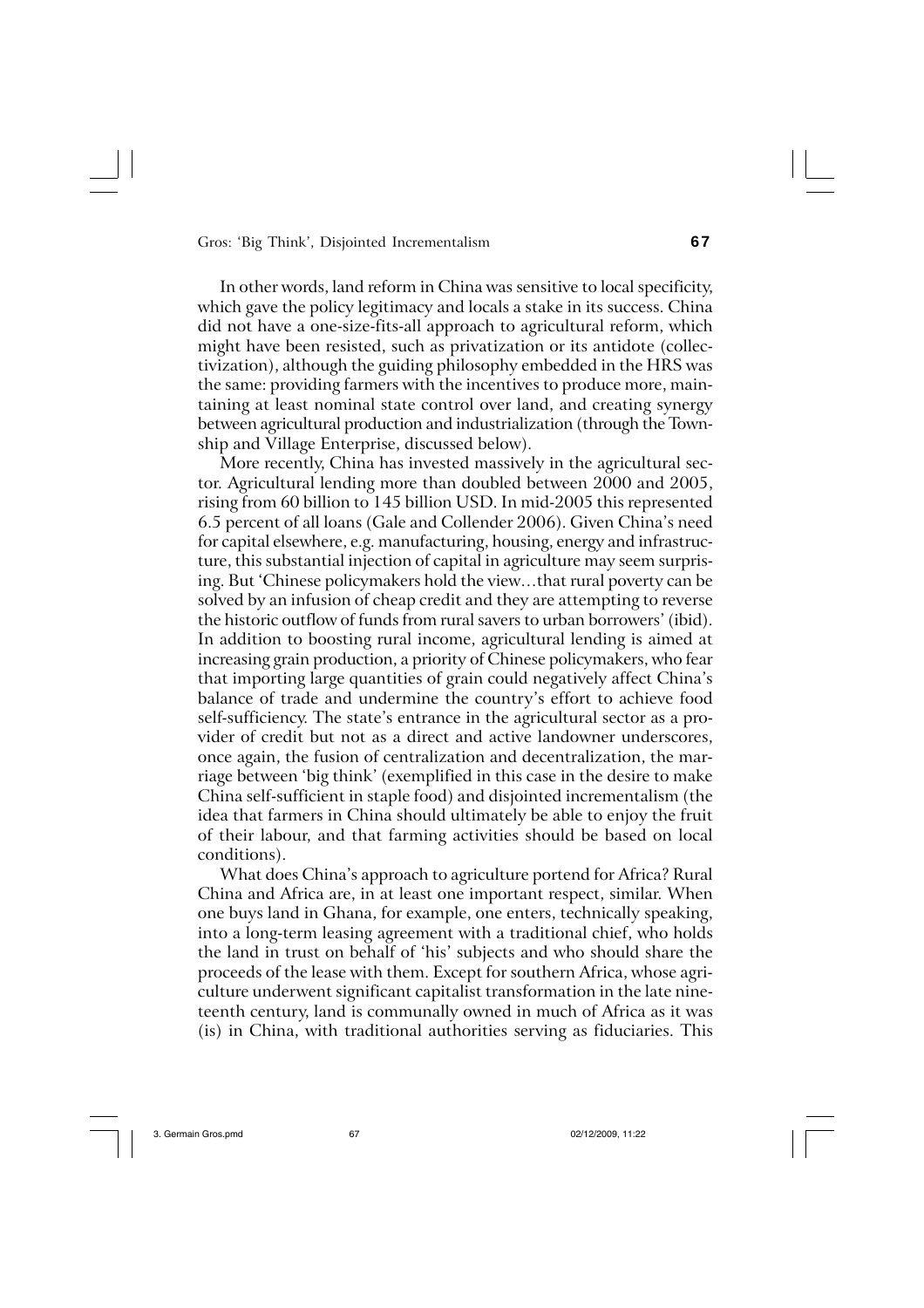pattern of ownership does not necessarily create a 'tragedy of the commons', or severely impede economic performance. Famine does not seem to have been a frequent occurrence in pre-colonial Africa, although this may have been due to population growth rates that either remained stagnant or declined (in some cases, clearly because of the transatlantic slave trade). It did become a major problem during colonialism, when land was appropriated on a massive scale to create the large industrial farms (palm oil in Cameroon and Nigeria, rubber in Liberia and, especially, cotton in Lusophone Africa).

While land was (is) held by traditional authority on behalf of their subjects, the latter were (are) encouraged to practice self-reliance either individually, or more often, collectively through the extended family. The ubiquity of land use rights, as opposed to private property rights, in much of Africa must be seen as a compromise between the communitarian ideal of land as a sacred trust to which members of the community must have access and the more individualistic ideal of responsibility and selfreliance, which particularly in pastoral cultures were deemed necessary for males to marry. Traditional Africa had a wonderful capacity to craft hybrid institutions that rewarded individual talent and efforts and maintained communal interest and control.

For example, among the Peuls of northern Cameroon, a young man had to have so many head of cattle before his parents would agree to approach the family of the potential bride for a marriage proposal, this while much of the grazing land was communally owned. To be sure, marital status and biological reproduction were tied to personal achievement for males, but the individual remained firmly ensconced in the community through the institution of the arranged marriage and common ownership of pasture. Simply put, a potential groom could display industry through herd size, as this was a precondition for marriage, but was not expected to go off entirely on his own to accumulate wealth and (or) wives.

Even today and even in urban Africa, it is a rare African in whose success the community (meaning here mostly the extended family) did not participate and, consequently, is not expected to share. Any reform of agriculture in Africa, if it is to succeed, cannot run roughshod over this delicate balance between individualism and 'communitarianism'. The problem with land in much of Africa today (e.g. Ghana) is the fuzzy line among different forms of ownership – state, community and individual land – and the inconsistent enforcement of ownership rights (whatever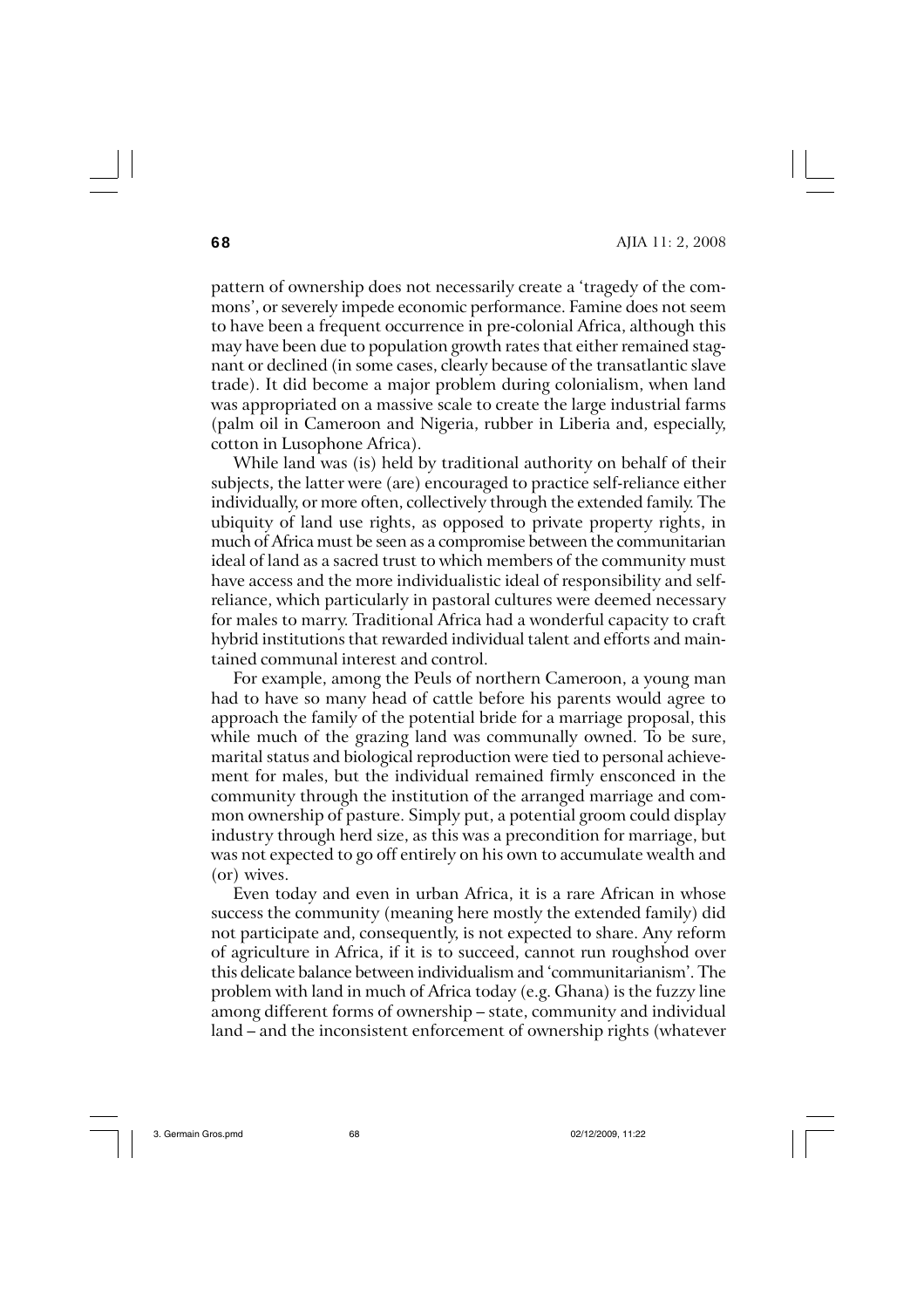they may be), which raises the price of land via higher transaction costs. The solution to this brigandage is not privatization but more transparency in land ownership rights and greater willingness on the part of the state to enforce the rules.

China shows that it is possible to improve agricultural performance without overturning traditional land ownership patterns. It is always puzzling to hear the same analysts who correctly point to institutional mismatch as one of the sources of failure of collectivized agriculture in the former Second World, yet in the same breath uncritically embrace private property rights as the universal solution to improving agricultural performance in the Third World. Incentives are not a monopoly of the capitalist mode of production. Increasing farm output does not necessarily mean privatizing farmland. Private ownership of land is but one incentive to agricultural performance among many, and its ubiquity in the so-called West is a product of a particular historical experience, which cannot be assumed to have universal currency. China, once again, has yet to make firm guarantees to Western-style private property rights, but this ambiguity has not suffered economic performance. Other stimulants of agricultural performance include: liberalization of restrictions on farming surplus value, farmer access to credit and (or) intrants (e.g. fertilizers and improved seeds) and farmer ability to transport goods to market.

Along with the HRS the state encouraged the development of Township and Village Enterprises (TVEs), which were intended to break the historical dichotomy between agriculture and industry, by fostering the integration of these activities. This is reflected in the quintessentially Chinese dictum: leaving the land but not the countryside, entering the factory but not the city. TVEs were not invented by Chinese reformers; they were adaptations to the commune and brigade enterprises created during the Great Leap Forward, which were originally intended to absorb surplus labour in the rural areas. After 1978, agricultural reform in China led to such a sharp rise in rural incomes that the output of the TVE could be readily absorbed, thus creating a viable rural market for both goods and labour and, just as importantly, synergy between agriculture and industry. TVEs share these features: 'they are publicly owned but market oriented; they are small in size, enjoy a high degree of autonomy of operations; they are much more outward-oriented than stateowned enterprises (SOEs); they are subject to hard budget constraints' (Fu and Balasubramanyam 2002).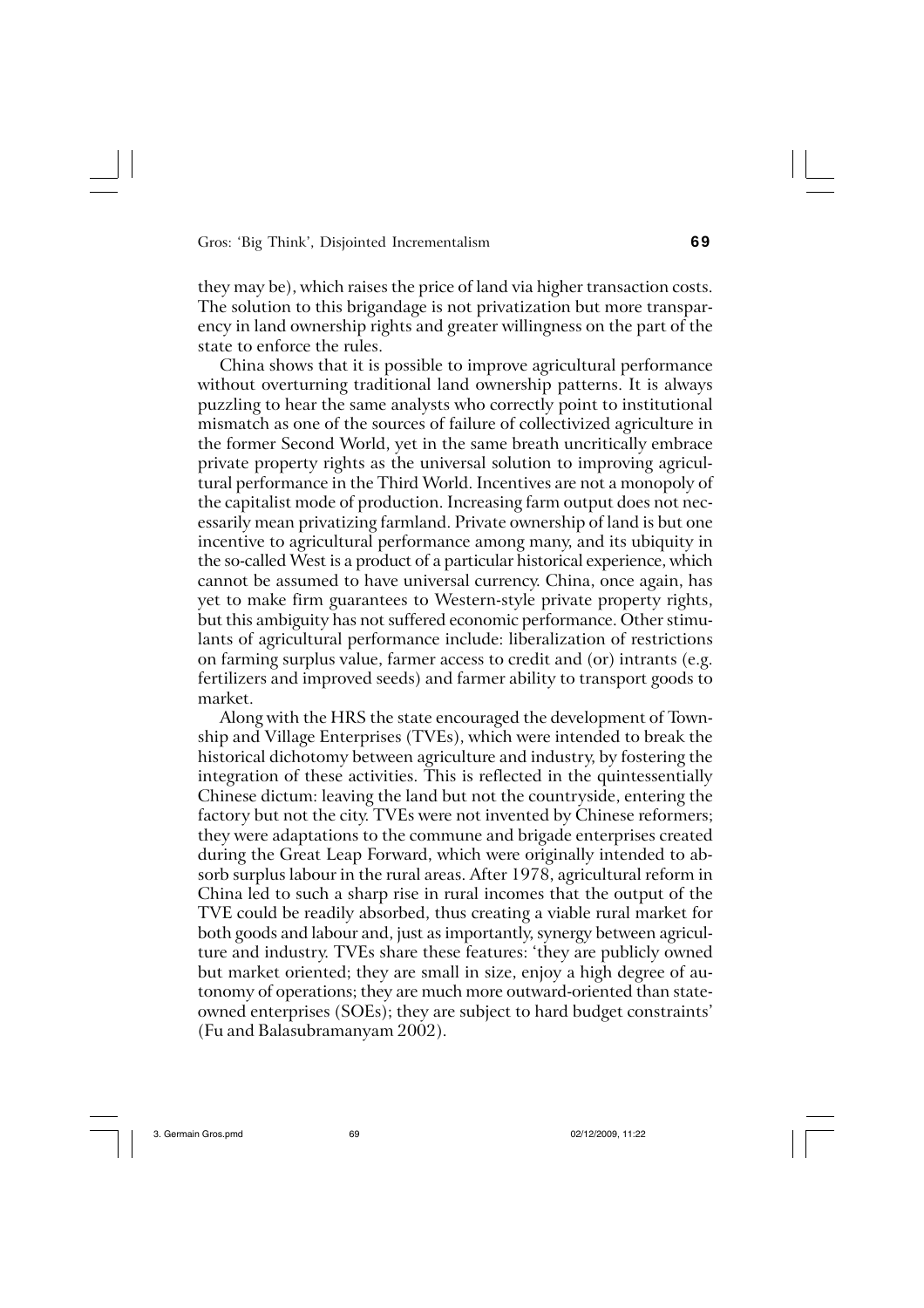The last feature of the TVEs comes from the fact that such organizations receive very little support from the state-owned banks and can go bankrupt if they are chronically unprofitable. This feature also solves the principal-agent problem, inasmuch as TVE managers (agents) are under pressure to perform, that is to say, to act as *de facto* owners cum local governments (principals) would have acted if they had the managers' alleged expertise. The agents cannot remain passive to firm performance, since their salaries and bonuses depend on profitability, and the principals cannot be indifferent, since profit sharing between the TVEs and local governments is an important source of the latter's revenue. The size of TVEs also makes for shrinking span of control by local government of management, thereby further reducing the agency problem. Finally, inasmuch as local governments act as interlocutors before regional and centralized authorities, as well as help to secure financing, labour and raw materials for TVEs, transaction costs are reduced, and, as Douglass North (2005) points out, where transaction costs are zero, the neoclassical assumption of optimal efficiency pertains.

The experience of China, where local governments own most TVEs, shows that reforming countries do not have to privatize industrial assets quickly, in order to achieve industrial efficiency and economic growth, in the same way that the HRS demonstrates that the privatization of farmland is not a *sine qua non* for improving agricultural performance. Assets can be transferred hierarchically, from one level of government to another, rather than laterally, from government to the private sector. In Africa in the 1980s, a major component of structural adjustment programs (SAPs) was the privatization of the state owned enterprises (SOEs), which in the eyes of donors had been one of the causes of the fiscal crisis of the African state, because their soft budget constraints meant that they could rely on their national treasuries for bailouts, even in the face of inefficiency and persistent financial losses. In retrospect, there may have been at least an interim solution situated somewhere between outright privatization and continued ownership of industrial assets by centralized authority, namely: the devolution of SOEs to local authority, especially those connected to agro-industrial processing, and joint administration of these enterprises between hired agents and local principals. Also, budget constraints can be hardened without privatization.

In China the TVE was successful in breaking the historical dichotomy between agriculture and industry, by fostering the integration of these activities. Agriculture and industrialization are not mutually exclusive.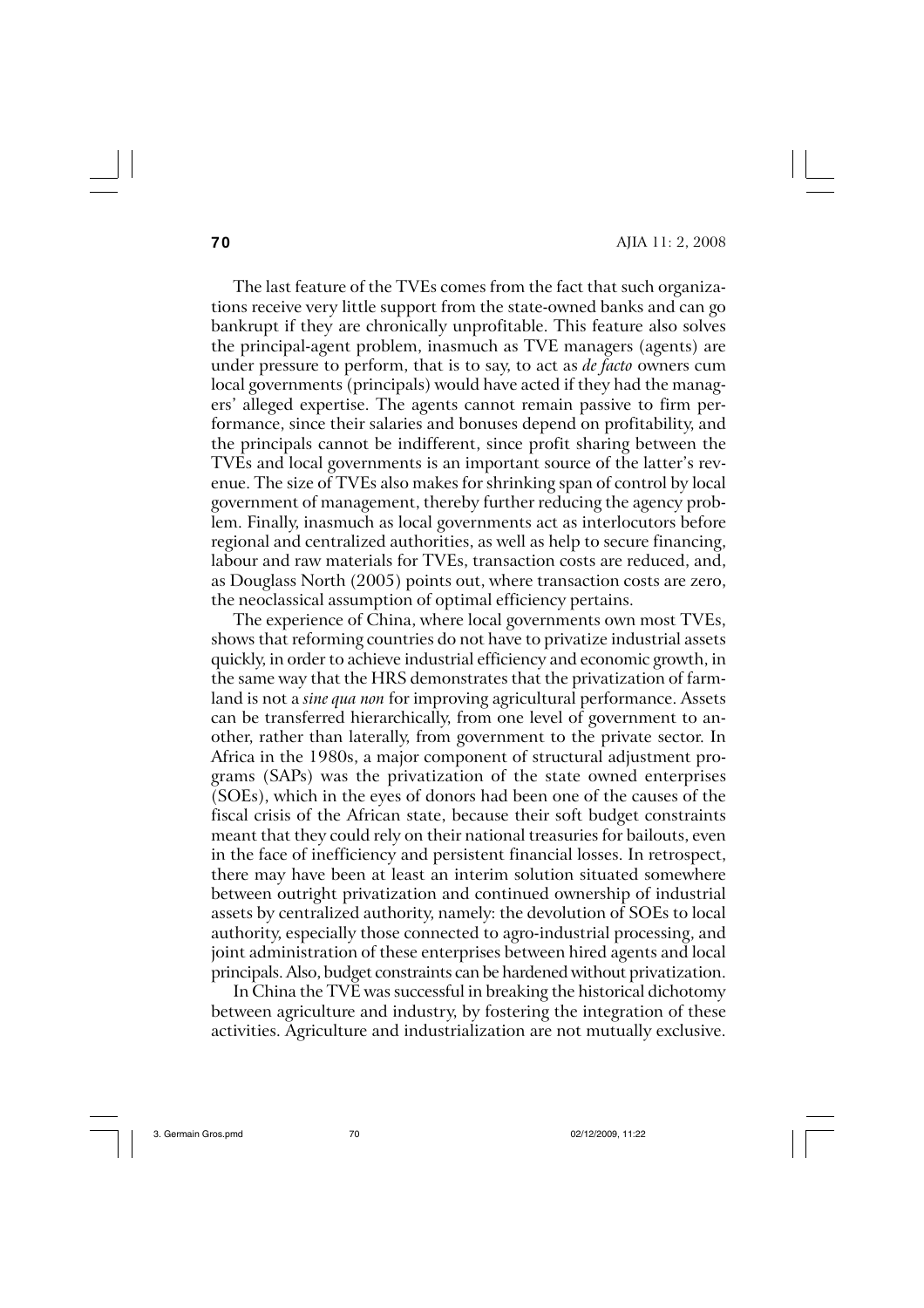This has enormous implication for Africa, which processes little of its raw materials into even the most basic of finished products. But what cannot be overemphasized here was the willingness of China to use institutions that had legitimacy among the Chinese people in the pursuit of economic development, rather to import wholesale others that may well have been resisted, because of their unfamiliarity and external sponsorship. It will be further demonstrated in the discussion below that this ability of the Chinese to jettison existing institutions is not limited to one sector; it runs through all the other policy areas and constitutes the essence of disjointed incrementalism.

There have been efforts in Africa to integrate agriculture and industry. In general, they have not worked for several reasons. Firstly, these initiatives entailed the creation of parastatals imposed by the central state; local officials, much less local farmers, had little stake in their success. In China's TVE the reverse pertains. Secondly, agro-industrial parastatals were often too large and had to confront the problem of unreliable supply. Inputs were sometimes in short supply or low in quality, because of improper monitoring of farm production and poor transportation. Thirdly, they operated under conditions of soft budget constraints. The experience of Cameroon Tannery near Ngaoundéré (Adamawa Province) in the 1980s was emblematic. Hide and skin needed by the firm to make leather would often arrive with blood and other residues of slaughtered animals; they were also mislabelled so that the finished product would be of inferior quality, which damaged the reputation of the firm. But as long as Cameroon Tannery could depend on its parent ministry (MINEPIA) and the central treasury (MINEFI), it had no incentive to engage in quality control of its supplies. China's TVEs, as seen earlier, faced hard budget constraints; they are completely decoupled from Beijing. The uncertainty occasioned by their independence provides a strong incentive to performance.

#### *Finance*

The financial system is the lubricant of any modern economy. When it ceases to grease the wheels, the economy grinds to a halt. A good financial system does two things: mobilize capital (i.e. savings) and direct it unto areas of high return on investment (ROI) and low risk. China's financial system is one of the best in the world at mobilizing resources. On average Chinese citizens save 35 percent of their disposable income,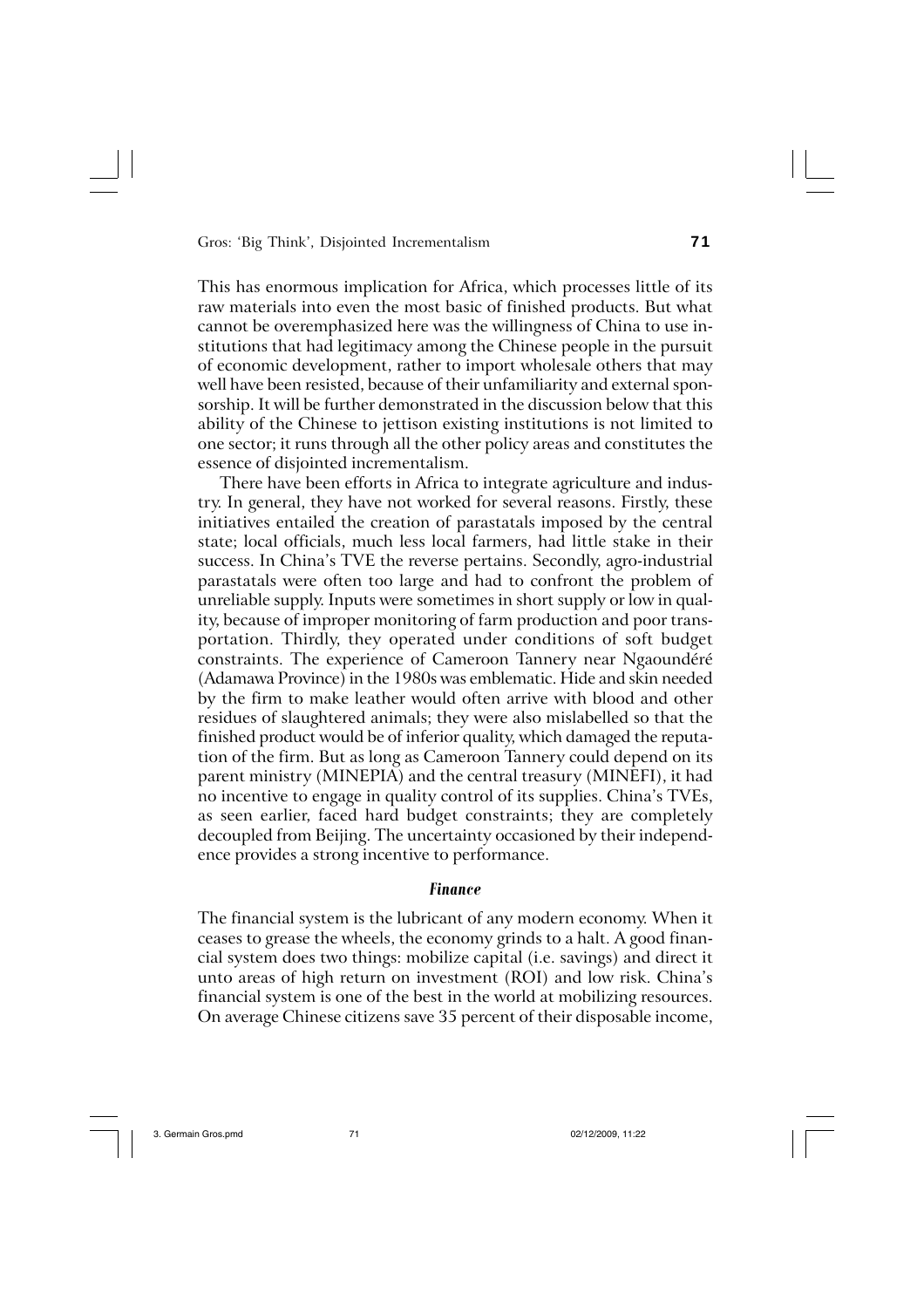most of which goes to bank deposits (checking accounts) and savings accounts. A number of factors help to explain China's high savings rate.

Government-backed postal savings accounts provide a safer place for Chinese citizens to put their money than teapots. The yuan renminbi (RNB) is not (yet) easily convertible, as the Chinese government limits citizen access to foreign currencies. This makes it extraordinarily difficult for small savers to keep accounts in foreign banks, which until 2006 were excluded from the Chinese banking system, where four state-owned banks intermediated 75 percent of all deposits. Until recently, bank deposits were the only option for Chinese savers, as opportunities for investment in the 'irrational exuberance' of stock ownership were foreclosed by the state. Finally, as China has reduced poverty and increased the size of its middle class, Chinese families simply have more disposable income to save.

China uses its financial system to channel capital into preferred areas of economic development, and the People's Bank of China relies on administrative control rather than market forces. Through the central bank the Chinese state maintains overall control of monetary policy and through the state-owned commercial banks it channels capital to specific industries, but regional and local officials can (and do) attract private, even foreign, capital to their area. They do not have to rely on financing from the institutions of the central state. In addition, thanks in large part to money transfers from overseas Chinese, China has a large informal lending market with estimated assets of 100 billion USD (Farrell and Lund 2006). Smaller firms are able to find capital for investment in the informal sector, when they cannot acquire foreign capital through joint ventures or domestic capital from the state-owned banks. Some TVEs also own banks and credit unions. These are further sources of capital for small business.

In sum, the market for capital in China evinces diversity through decentralization, precisely the features of disjointed incrementalism prevailing in other sectors of the economy. But the People's Bank of China, the central bank, continues to exert strong control over monetary policy and financial institutions, again, further evidence of disjointed incrementalism in action. Chinese monetary policy has been one of the reasons behind the success of China in international trade. But China did not officially embrace currency devaluation to stimulate export, the usual elixir of neo-liberals. This may have enabled Chinese officials to resist Western pressure to revalue the yuan in order to reduce China's huge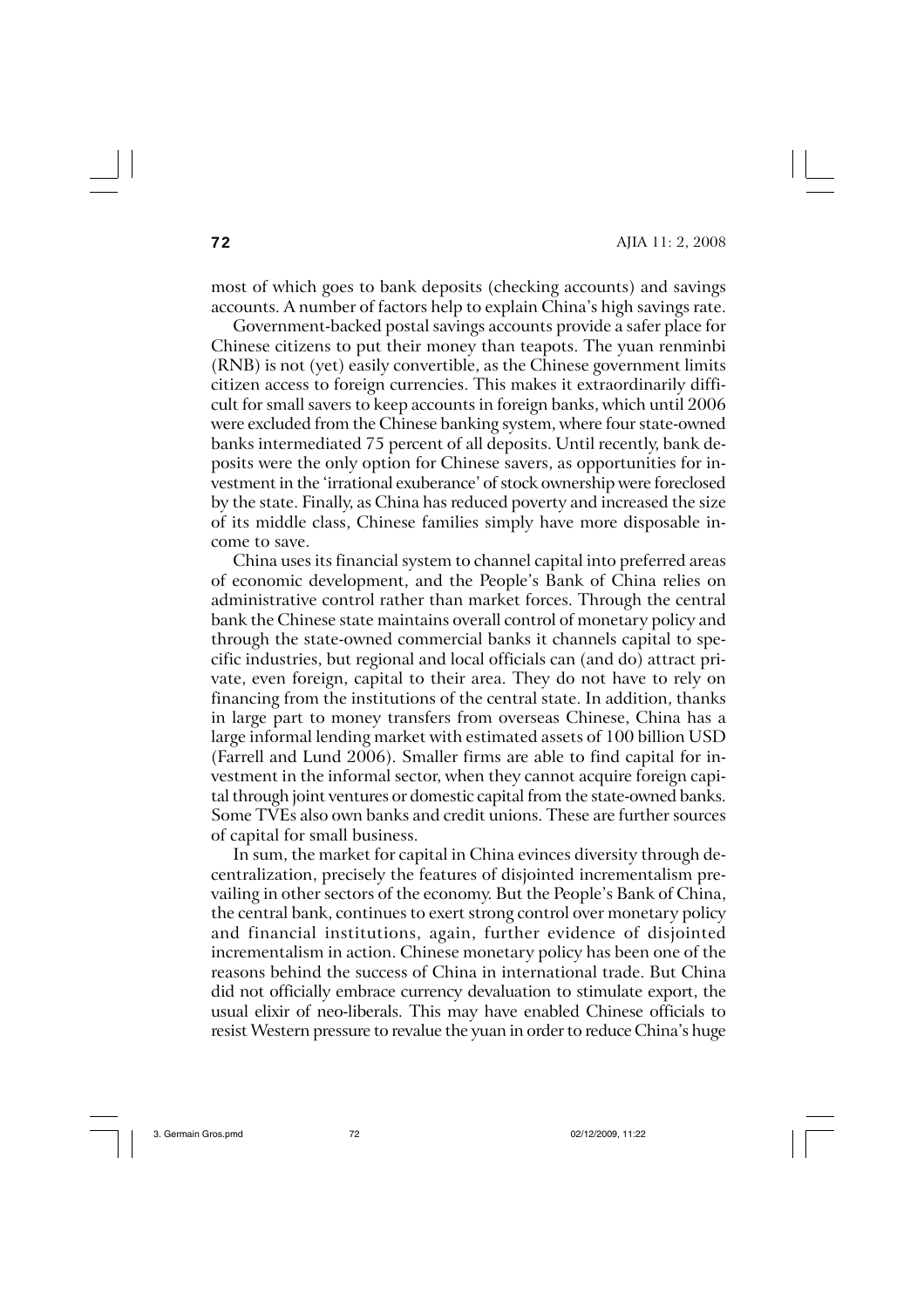trade surplus. Rather, Chinese policy has been to keep the yuan stable while building China's already huge reserve account (over 1 trillion USD).

The pathologies of Africa's financial system are one of the causes of the continent's underdevelopment. Officially, savings rates throughout Africa are extremely low. As a result, banks lack capital to finance large scale investments. But even moderate scale investments cannot find financing. The environment in much of Africa is perceived as risky, therefore, banks levy high interest rates on loans and place cumbersome requirements on borrowers, which force many small firms to seek financing in the informal sector, forego expansion and (or) raise capital internally (through savings).

Furthermore, bank lending in Africa tends to be of a political, rather than commercial, character: politically connected 'big men' are lent money; 'small boys' are kicked to the sidewalk, or otherwise discouraged from even knocking on the door. Viable business plans are not financed, because banks do not take even reasonable risks or they unfairly discriminate among borrowers. Finally, in parts of Africa (Francophone Africa) central banks do not have autonomy in making monetary policy. In reality, they are local and regional subsidiaries of foreign monetary authorities (e.g. Bank of France). How can development take place under this condition, when its engine (capital) has been effectively removed from the control of Africans? The need for an African 'big think' (nationalism) is no more glaring than in this area.

Fortunately, there are in Africa, as in China, institutions that can play an important role in the financial sector. They are not necessarily stateowned institutions, such as central banks; still, African governments can influence how they work. In Ghana, traditional, pooled savings institutions (*essusus*) number 5,000 and are estimated to hold 140 million USD in total capital. The amount of periodic contributions to the common pool in an *essusu* (or *tontine* in Cameroon) varies. In principle, therefore, even the poorest Ghanaian can be a member of an *essusu*. Ghanaian banks, on the other hand, require customers to maintain a monthly minimum balance of 150,000 *cedis* in their account, or the equivalent of one-month salary (Marrot, Barrohi and Ghabi 2007). It should not be too hard for the reader to guess which savings institution ordinary Ghanaians prefer. Insofar as they remain largely in the informal sector, *essusus*, *tontines* and other institutions like them constitute a leakage out of the national savings stream, with deleterious consequences on investment. A relatively easy step by government would be to enact policy that brings pooled

3. Germain Gros.pmd 73 02/12/2009, 11:22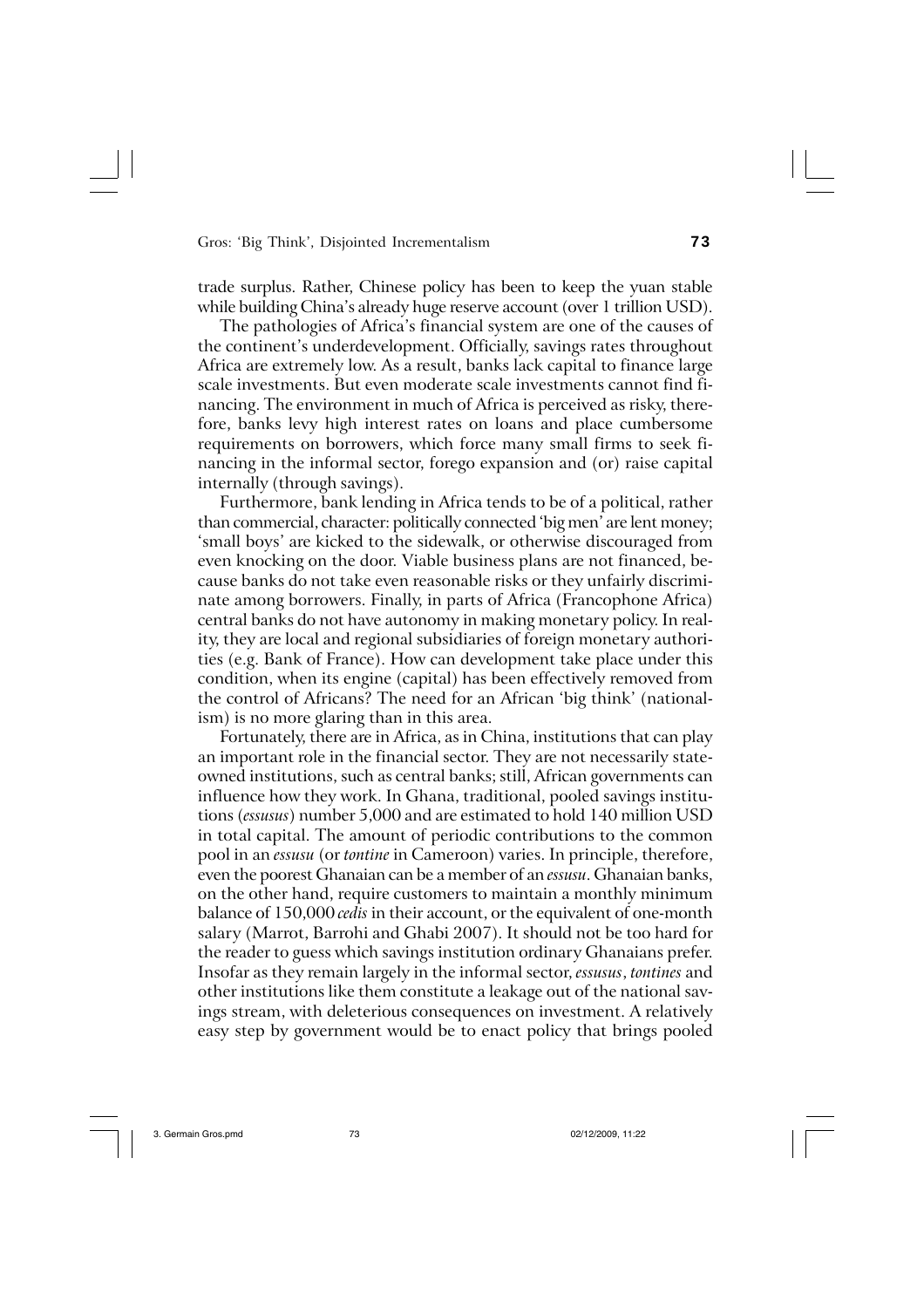savings institutions from under the shadow of informality. Encouraging *essusu* and *tontine* managers to embrace sound methods of bookkeeping and providing ordinary members legal titles to assets would increase credit worthiness and facilitate access to capital from banks and financial institutions.

Remittances are playing an important role in developing countries. In 2005, they were twice the amount of official development aid (ODA) at 188 billion USD (Gupta, Pattillo and Wagh 2007). They are the second largest source of foreign exchange earnings after gold in Ghana, and far surpass foreign aid (all sources combined). In Senegal, remittance inflows from 2000 to 2005 represented, on average, 7 percent of GDP and 22 percent of export earnings (ibid). However, in spite of their increasing importance, remittances in Africa suffer from the same deficiencies as remittances from immigrants elsewhere, namely, they are used mainly for consumption rather than investment and are not taxable. Yet, they could be an important source of capital for many capital-starved countries.

One of the critical sources of capital for China, especially during the early years of economic liberalization (1979-1989), was Hong Kong, then a British colony. Taiwan alternated with Japan as the biggest investor in China during this period as well. Simply put, overseas Chinese were not negligible in the success of China. The push of economic stagnation and population growth may have led to them to take physical leave of the homeland, but the emotional pull of nationalism and familial obligations compelled them to keep their wallets open. In the age of globalization, savings need not come from the citizens who live and work inside the borders of the states that claim them. African states have some distance to travel before they can 'capture' (perhaps a poor choice of word) the savings of their internal citizens for development, much less those living overseas. But the larger point is that there are in Africa sources of capital that are yet to be mobilized for development, some of which go back to the colonial period. The World Bank is expendable. Indeed, World Bank capital constitutes a very small fraction of annual capital flow, respectively 23 billion USD versus 647 billion USD in 2005. Africa may never develop, if it counts on the World Bank as its financier. The Bank played a very minimal role in China's development.

3. Germain Gros.pmd 74 02/12/2009, 11:22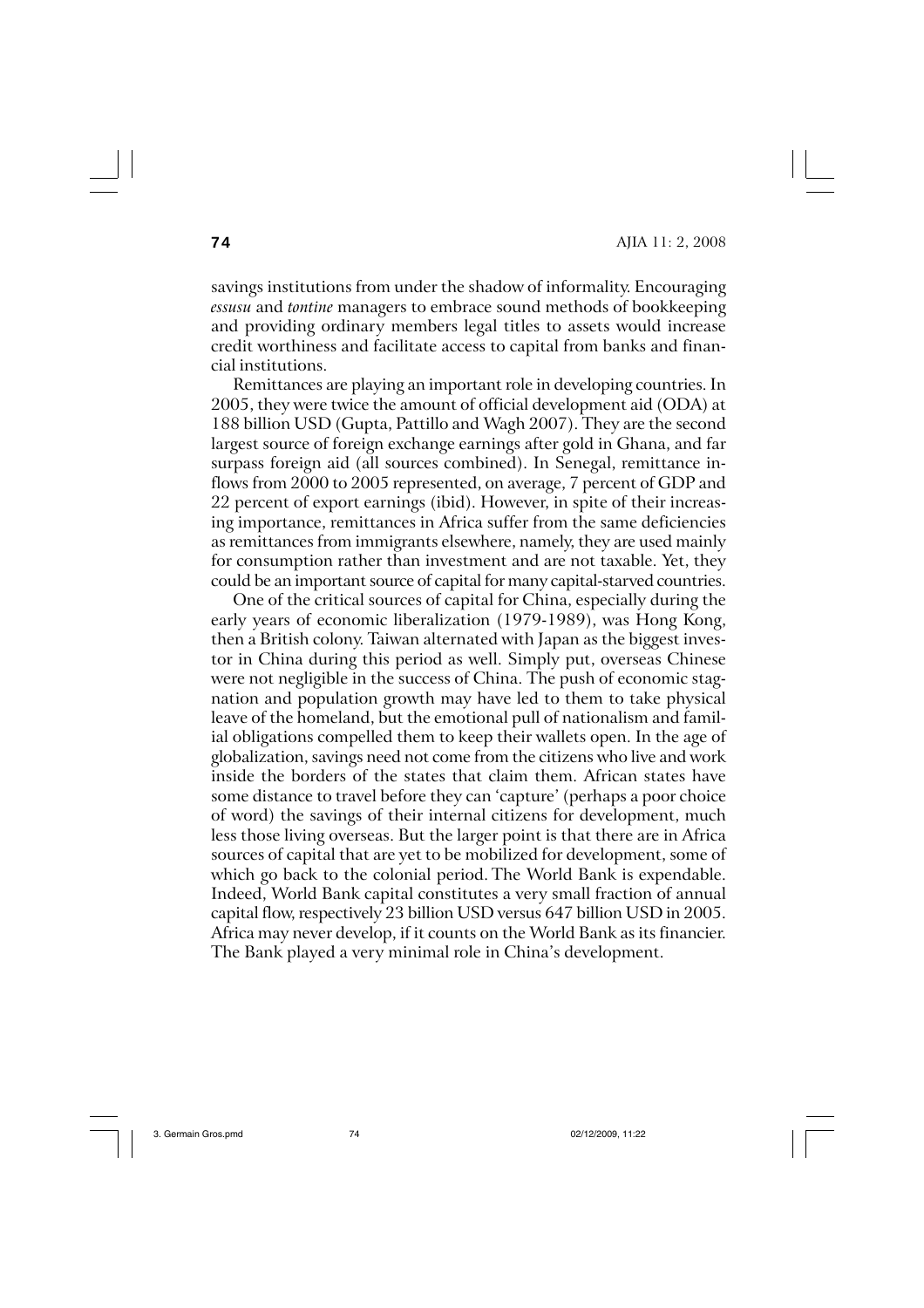## *Industry and Direct Foreign Investment (DFI)*

The development of an industrial sector in China was made possible in part by the creation of Special Economic Zones (SEZs), whose history bears further testimony to incremental policy making. The State Council of China, the highest executive body in the PRC, authorized the creation of the first SEZs in 1979 in the provinces of Guangdong and Fujian. The choice was not entirely coincidental. These provinces were located in China's southeast coast, a geo-strategic area rich in labour resources and a cosmopolitan culture, which shared linguistic and economic ties to overseas Chinese business communities in Hong Kong, Taiwan and even Singapore (Wei 1999). These provinces were China's window to the outside world in the late nineteenth century, but the Chinese state could exercise control over the SEZs to a much greater extent than imperial authority could influence the 'Open Door Policy'.

In Guangdong the SEZs were located in Shenzhen, Zhuhai and Shantou and in Fujian Province there was one SEZ in Xiamen. (For those unfamiliar with China, the four zones were located either near Hong Kong, Taiwan or Macao). The SEZs were not the usual free trade zones thrust upon developing countries by donors in the name of liberalization; they were more than semi industrial enclaves where multinational corporations received generous tax breaks in exchange for creating a limited number of jobs with few fringe benefits, and with no visible connection between their activities and the rest of the economy. Instead, the goal of the SEZs was 'to experiment with the development of an outward looking, market oriented economic system, and to serve the country as a "window" and a "base" along these lines ...The rest of the domestic economy could be connected to the outside world through the window, without leaving the door wide open' (ibid).

 The SEZs were not created out of thin air. The Chinese government incurred significant start-up costs to bring them about. The SEZs were to be self-standing entities with their own sewer system, electrical power grid, housing stock, health facilities, schools and of course factories and storage facilities. In addition, the Chinese state issued a set of policies and regulations governing the operations of the SEZs that no doubt facilitated their success. China, in a limited way, reformed its property rights and contract laws, making them more transparent and predictable to foreign investors. According to one scholar, 'The regulations concerned such matters as equity ratios of foreign investors, the length of contract periods, employment and wages, land use, corporate and individual in-

3. Germain Gros.pmd 75 02/12/2009, 11:22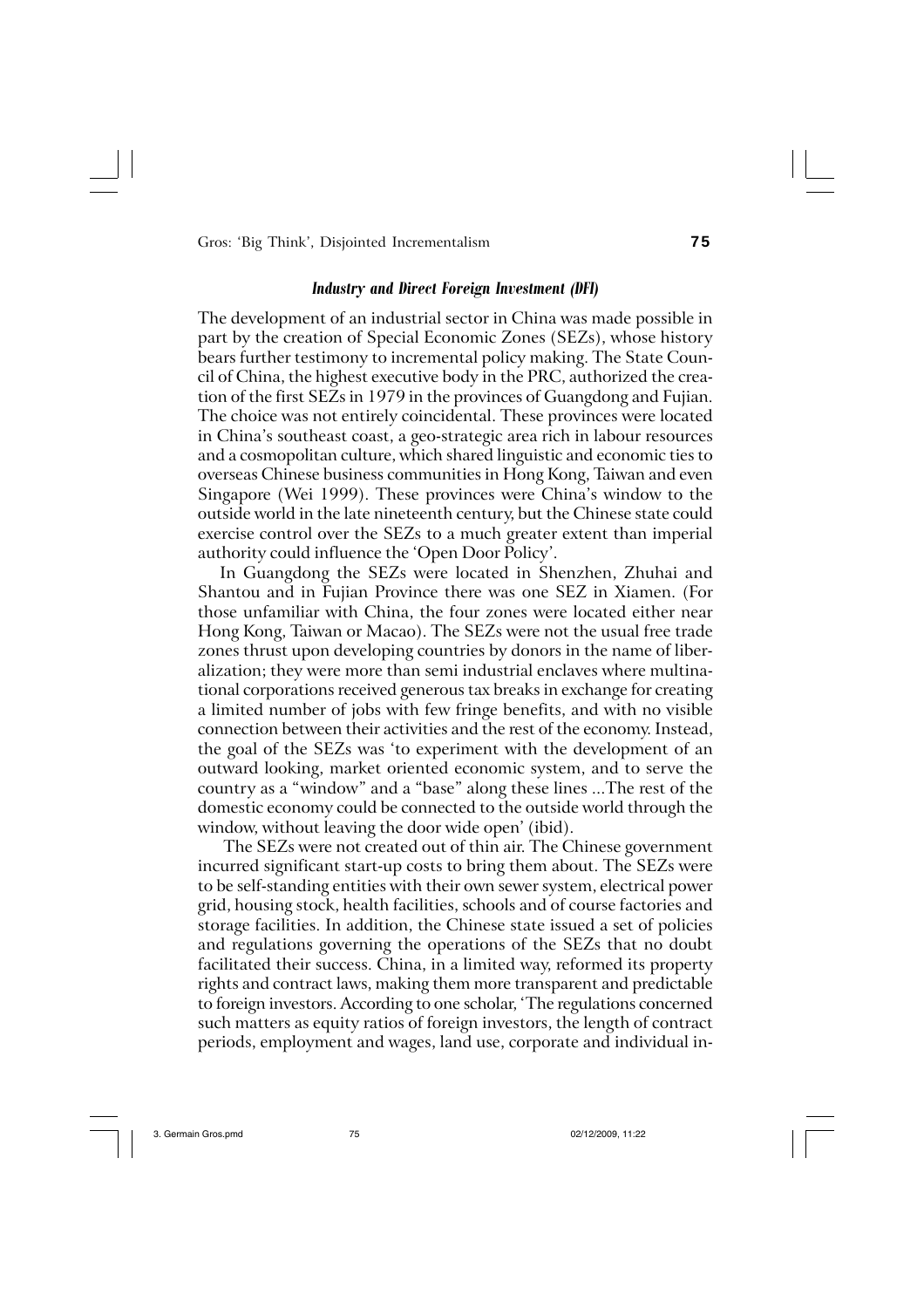**76** AJIA 11: 2, 2008

come taxes, business regulation, entry and exit procedures, foreign exchange transactions, technology transfers, patent rights, and visa applications' (ibid). China did not simply designate parts of its territory as SEZs and blindly invite foreign investors to come in. It set conditions aimed at benefiting China as much as international capital.

At least two lessons stand out from China's experience with the SEZs. Firstly, the SEZs were adaptations to existing institutions. All of the first-generation SEZs were located in parts of China that had long been integrated into the world economy. Once again, the role played by overseas Chinese in Hong Kong and Taiwan cannot be underestimated. China did not decline capital from Taiwan because of political differences with the island's leaders. Thus, in the mid-1990s Hong Kong and Taiwan were, respectively, the two biggest investors in China, ahead of the United States (Sun and Tipton 1998). Secondly, China's SEZs demonstrate that comparative advantage is dynamic rather than static; but, more importantly, in the modern world system comparative advantage is *manufactured* by states rather than bestowed by nature. China had been the world's most populous country for centuries, but its bountiful supply of cheap labour did not suffice to attract foreign capital before 1978. The clincher was a series of policy decisions by the state, from limited reform of property rights to investment in fixed and human capital to decentralization that gave foreign capitalists the confidence that China was worth the risk.

China's experience with SEZs calls attention to the need for states to enact policies that actively promote direct foreign investment while insuring that it benefits the whole economy, not just enclaves thereof. China also demonstrates that it is unwise to inject state capital into industrial ventures indefinitely, lest this creates soft budget constraints. SEZs were supported by the state only in their infancy; they were expected to be self-sustaining soon thereafter. In other words, their budget constraints were hardened as soon as they started production. There have been attempts in Africa to create the institutional equivalents of SEZs and, more generally, attract direct foreign investment. Their failure is instructive and highlights the differences with China.

Firstly, these attempts, such as the former East African Community (EAC), did not bear fruit because of rivalry among African governments (socialist Tanzania versus capitalist Kenya). Secondly, they relied far too extensively on foreign capital for African industrialization. As a result, foreign capital often engaged in a kind of striptease, pitting one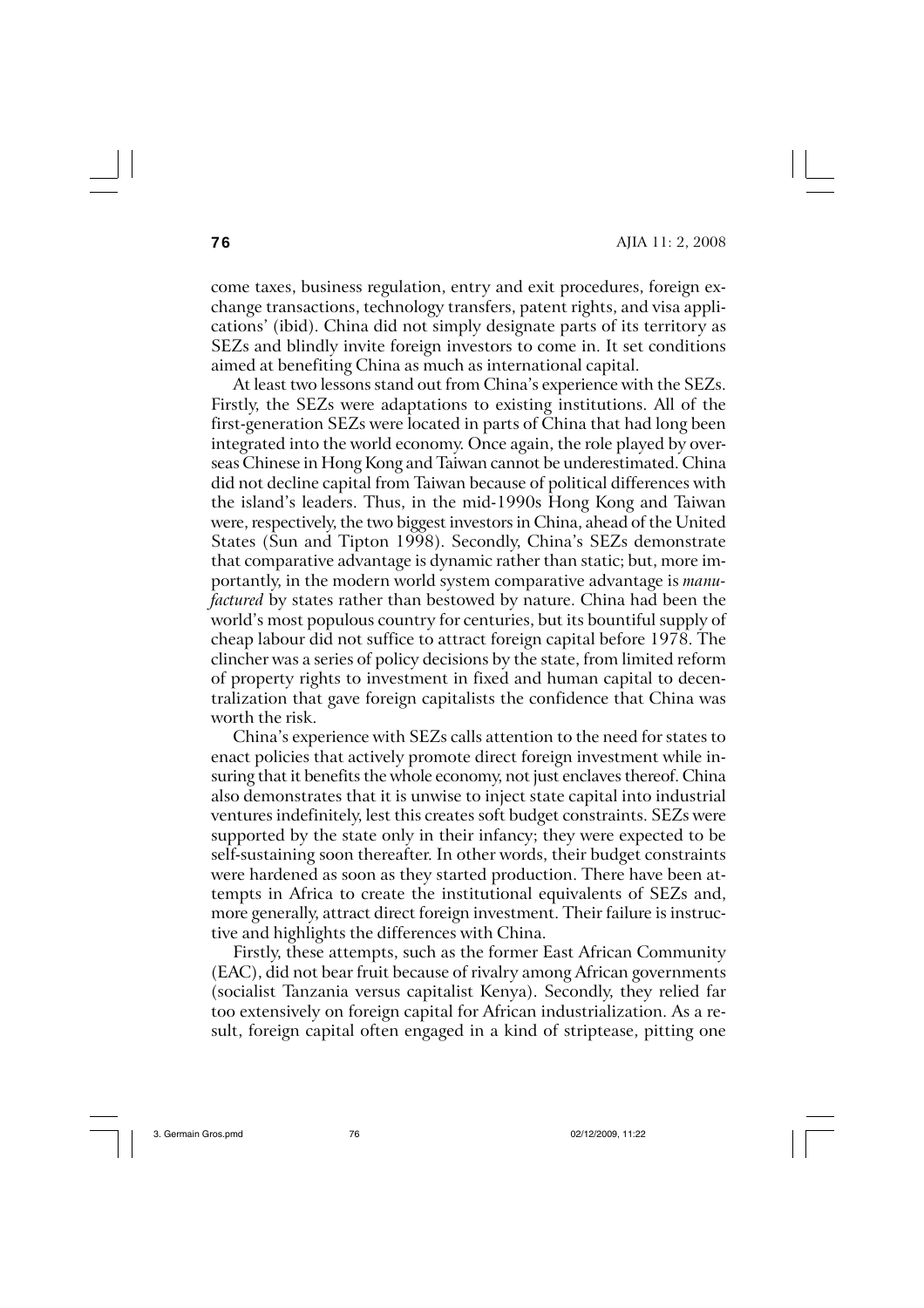solicitous African country against another, which no doubt exacerbated the first problem. Thirdly, inadequate infrastructure has impeded direct foreign investment in Africa, as have government inconsistencies in fiscal, monetary and investment policy, which create uncertainty among investors. Fourthly, and perhaps more importantly, industrial and free trade zones in Africa have tended to result in the creation of enclaves with little forward and backward linkage industries and, therefore, no serious connection to the rest of the economy. They have not been vectors of genuine technology transfer. Rather, they have been heavens for capital in search of cheap labour, raw materials and tax exemption.

China's experience with SEZs compels rethinking of the forces that may exist in Africa and the Diaspora that may facilitate capital penetration of the continent. Capital from overseas Africans, including African-Americans, could play a role in the development of the continent. Furthermore, certain groups in Africa known for their entrepreneurial spirit and extensive social networks (*réseaux*) may be of use in integrating the African continent in the grid of globalization. Because of their 'otherness', these groups have generally been considered suspect by African state elites, if not to say ordinary Africans (e.g. Lebanese and Syrians in West Africa, Indians and Pakistanis in East Africa). In turn, they may not have invested as much in the continent as they could have, which reinforces suspicion. Political uncertainty and popular envy always breed conservativeness in business practices by visible minorities. It may not be entirely coincidental that Uganda's economic performance improved in the wake of a more accommodating stance vis-à-vis entrepreneurs of Asian origin by President Yoweri Museveni.

#### **Chinese Lessons, African Hope**

There is nothing mystical about Chinese economic performance. In fact, many of China's reforms had antecedents elsewhere in Asia and well beyond. The enabling conditions for economic development are fairly well understood by now. They include an ability to produce food, which makes for a healthy population and 'primitive' capital accumulation; a working financial system, to mobilize savings and channel it to productive use, and stable monetary policy; an industrial sector that transforms raw materials into finished products that people want to buy; investment in human and fixed capital; controlled interaction with the outside world; and, above all, a working state that can facilitate the attainment of the aforementioned conditions, craft and enforce property rights that

3. Germain Gros.pmd 77 02/12/2009, 11:22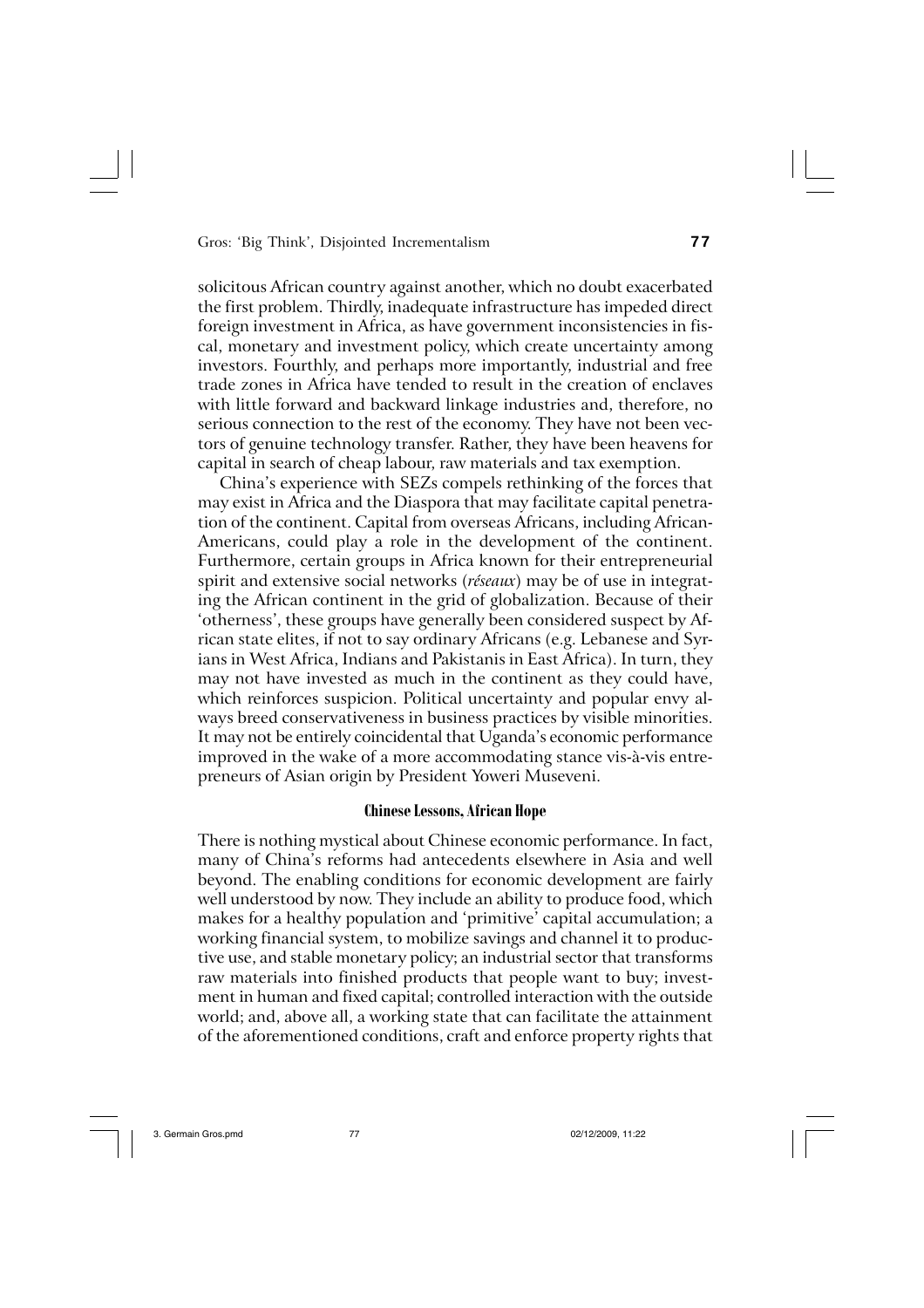**78** AJIA 11: 2, 2008

are consonant with societal values, provide social services, maintain internal order and protect its border from external predators. This is a way of refuting ahistorical, culture-based and metaphysical explanations of Chinese economic success, and embracing agency in economic development. It is also an affirmation that Africa's challenges are not immutable; they, too, can be overcome by human action. Future generations may regard the continent's alleged neopatrimonialism, social capital deficit, bad geography and other expressions of Afro-pessimism with the same curiosity as the dour prognosis heaped upon Asia by Western thinkers (among them Karl Marx) for its 'despotism'.

The universality of the state as the dominant mode of socio-political organization entails that, for the foreseeable future, it is likely to remain the primary source of human agency in development. The fact is, in the modern age there has not been a single country that was poor and became rich without a state. Political order is a predicate for development and survival. 'Without order, there is no future' (Bates 2007). Therefore, economic development is essentially a state project. Globalization does not exclude the need for states but rather amplifies it. A market system does not vitiate the need for a state. On the contrary, inasmuch as competitive market economy entails a complex property rights system, this makes a working state all the more indispensable, in order to reduce transaction costs, which, in turn, facilitates efficiency. The benefits of the Chinese model, as compared to that of the neo-liberal model, are precisely that the former combines state and market, rather than chooses one over the other.

However, having a state does not guarantee development any more than having a market insures prosperity. The states that have succeeded in achieving development have been precisely those whose leaders have understood the connection between state making, prosperity and their own survival and have been willing to make the requisite decisions to achieve all three within an overarching discursive paradigm of nationalism. This is referred to as 'big think' in this article which shows how it has operated in the Chinese context. At the same time, to acknowledge that economic development has been (is) far too complex and important a matter to be left to the hazards of chance rather than the capable hands of human agency is not to suggest that there is one road to prosperity and only states have the map. The history of development is replete with well-meaning state plans that went awry with disastrous consequences, not least in China (Scott 1998). The centrality of the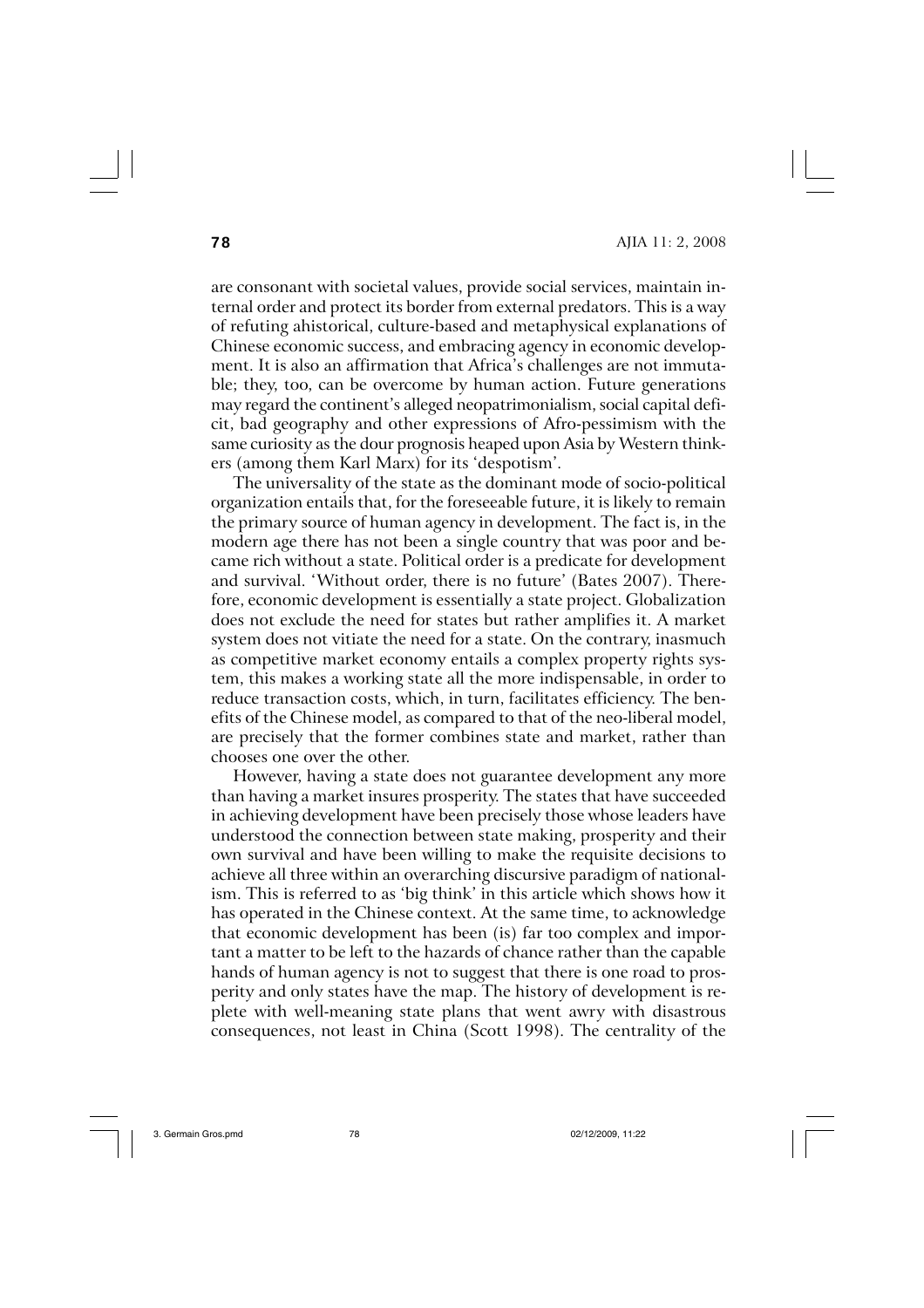state does not justify turning it into an object of idolatry, for, as the experience of China suggests, there is no magic wand in development, 'no do-it-yourself growth kits that one can simply borrow from others and apply'. (Mkandawire 2005)

Instead, development presents problems of the type that the late professor Martin Landau might have called 'wicked', that is to say, problems that engender concord in regards to ends but discord in regards to means (Landau 1986). In such cases, decision makers, Landau always counselled, should experiment, proceed with caution, respect social institutions that have withstood the test of time, and engage in trial and error. More importantly, they should create mechanisms for error detection and correction, a key element of which is 'redundancy', which localizes mistakes (Landau 1969). This approach to policy is referred to as disjointed incrementalism, in order to underscore its decentralized, experimental, and therefore tentative, character. But policy never takes place in a political vacuum. In the case of China, the political ideology of 'big think' (or nationalism) has largely informed the policy of disjointed incrementalism.

It is doubtful that without the vision provided by Mao Zedong of a strong, united, independent and self-reliant – in short, an erect – China, economic development could have been achieved. It is equally doubtful that without fragmentation of decisions and implementation – in sum, policy experimentation – China could have succeeded. China is simply too complex for the synoptic solutions embedded in previous reform efforts (e.g. Great Leap Forward) to have been successful. In the end, the main lesson provided by China to Africa may be this: make states that captivate the imagination of citizens and gain their support through a nationalist project, but have state leaders who, cognizant of their bounded rationality, are willing to pursue development resolutely but cautiously. What kind of state is likely to capture the imagination of Africans and gain their support?

### **Toward a Plausible African 'Big Think'**

Because of the trauma wrought by the triple experience with the slave trade, colonialism and post-colonialism, and the yearning that all three naturally create for unity, Pan-Africanism is still the most potent, credible, political ideology among the masses in Africa today. It could, and probably must, be Africa's 'big think', if Africa has any realistic chance of being the world economy's next success story. In other words, Pan-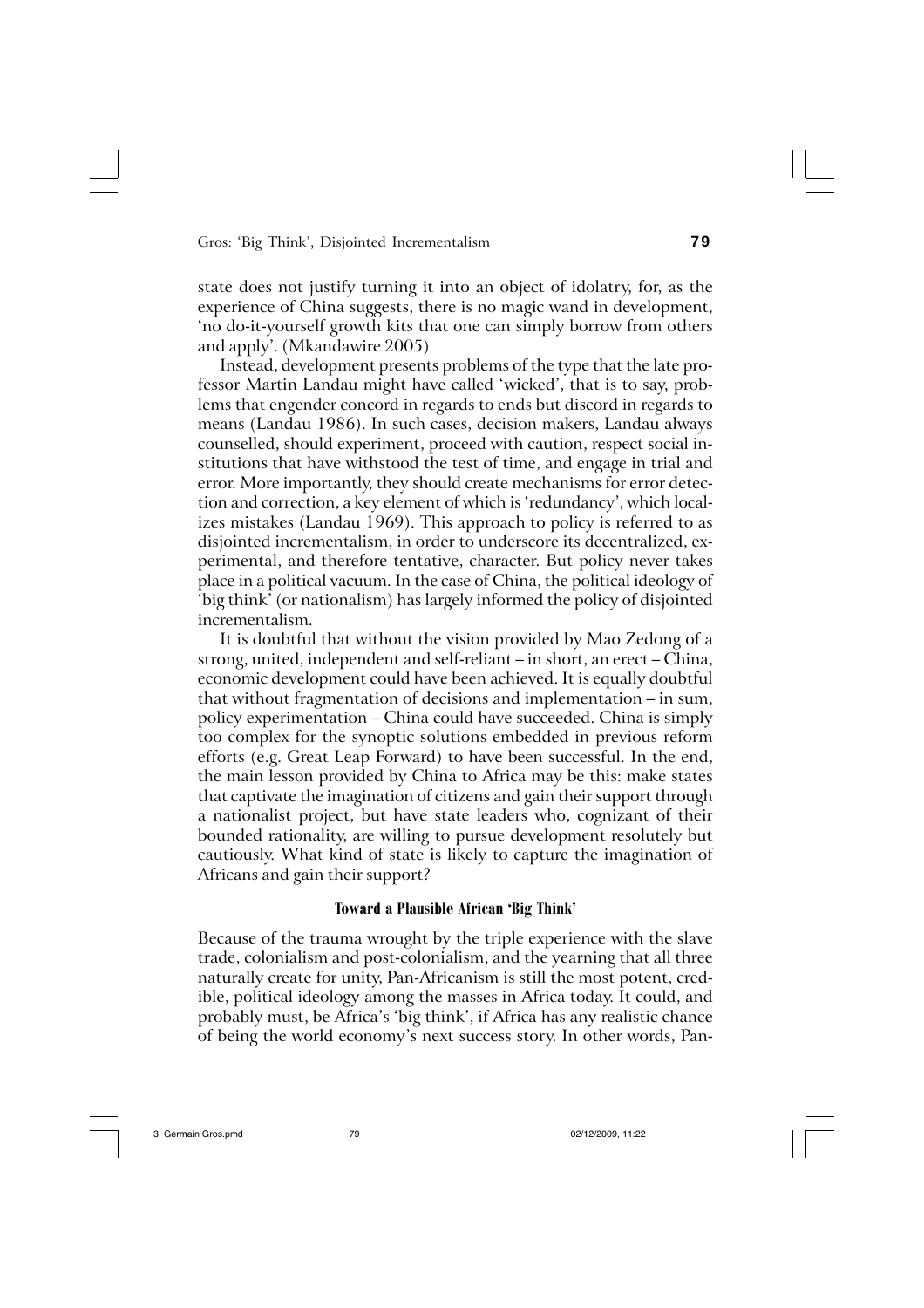Africanism should be the organizing principle or ideology of a new African statecraft to replace the partitioning schemes of King Leopold II, Otto von Bismarck and other scramblers. An ideology, of course, 'is an economizing device by which individuals come to terms with their environment and are provided with a 'world view' so that the decision making process is simplified' (North 1981).

Thus, ideologies are like theories: they rationalize and explain a given situation, while providing possible alternatives that are adduced to be better than the status quo. An ideology therefore is always at least a latent call for action. What the African state, as it is currently constituted, lacks then is a credible ideology capable of explaining Africa's political balkanization, that is, its 50-odd states in light of potential mass support for considerably fewer, its underdevelopment in the midst of the bountiful natural resources bestowed by the gods (yes, the gods), its marginalization in the concert of nation-states in spite of a Diaspora that is truly global in character and relatively prosperous. Worse still, the modern African state, too Lilliputian in many places to be recognizable even on an African map, is not capable of providing strategies, or devising plans, that would liberate the continent's arrested development. Enter Pan-Africanism, the case for which is basically three-fold.

Firstly, ' "Africa" is probably the most emotionally evoked name of any continent. Its people sing about it, paint it, sculpt it more than any other continent. Its artists produce hundred of icons of this much "beloved continent". Even national anthems often evoke Africa much more than individual country names' (Mkandawire 2004). In other words, 'Africa' has a greater hold on the collective imagination than any other concept. It would be far easier to rally Africans around 'Africa' than any other social project, in the same way that Mao Zedong rallied the Chinese around 'China First.'

Secondly, de facto Pan-Africanism exists throughout the continent. It is to be found in the existence of formal and informal institutions – e.g. chieftaincies, secret societies, trade networks, land property rights, language families, religions, etc. – that cut through large swaths of the continent. In this connection, ordinary Africans are well ahead of their rulers, whose indifference, if not to say hostility, to the Pan-African project has been deleterious to its progress. The main obstacle to development in Africa may well be how to align the interests of territorially bound rulers with the transcendent institutions of citizens, who are more likely to

3. Germain Gros.pmd 80 02/12/2009, 11:22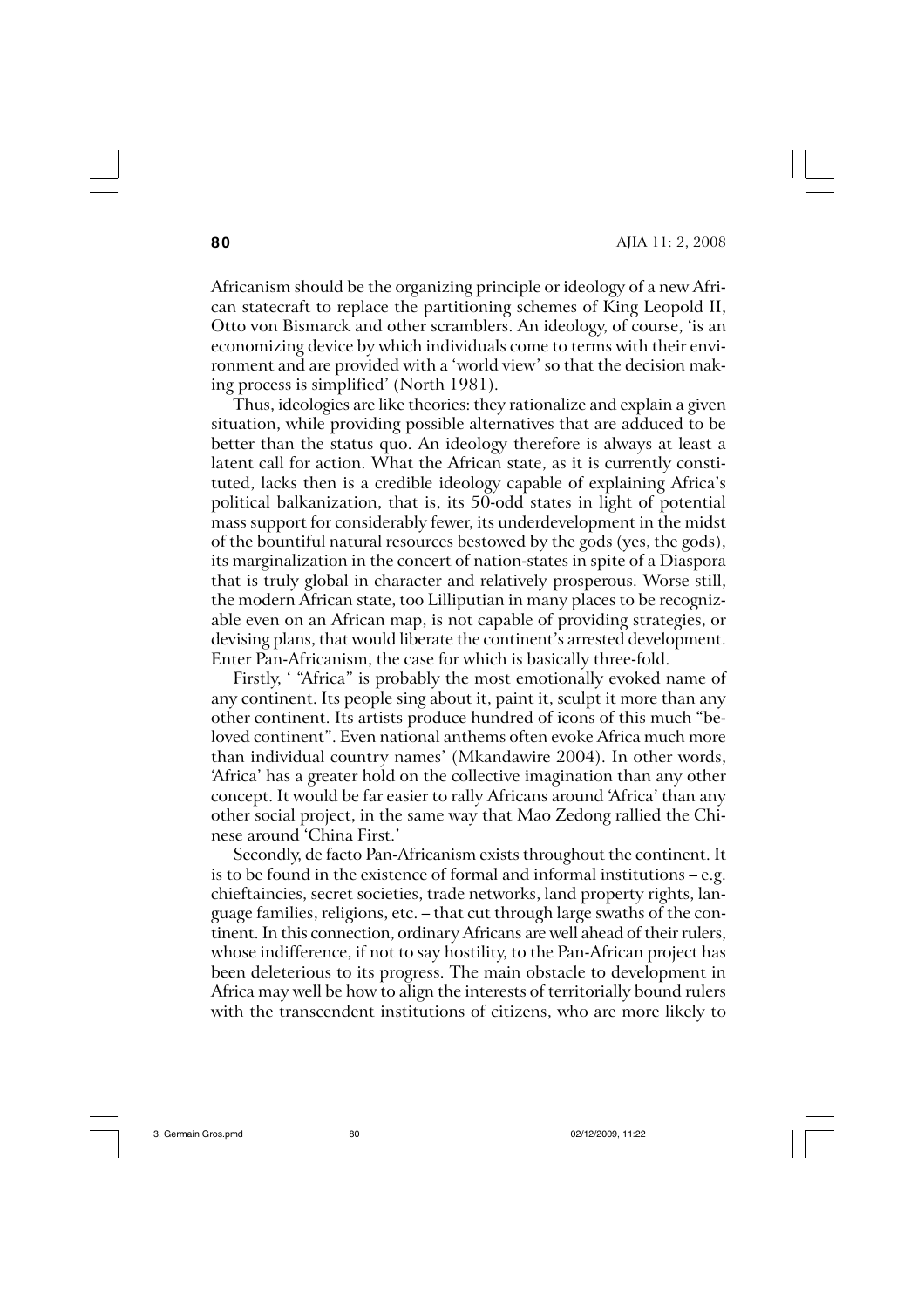support development efforts if they are consonant with existing practices and values.

Thirdly, Pan-Africanism is firmly in line with trends in the world geopolitical economy, whose logic calls for large and transnational entities. These are legion: multinational corporations (GM and Wal-Mart), free trade blocs (NAFTA), confederations (EU), international financial institutions (World Bank, IMF), regulatory organizations (WTO), terrorist outfits (al-Qaeda), criminal syndicates (the Russian Mafia in Moscow, London and Brighton Beach, New York City), etc. In the age of globalization, bigger may not always be better (as the experience of Daimler-Chrysler demonstrates), however, it often provides greater insurance for survival in a turbulent environment.

The concrete benefits of Pan-Africanism have long been identified but they are worth summarizing. Pan-Africanism would allow Africa to take advantage of the economies of scale that accrue with larger markets (Green and Seidman 1967). It would allow Africa to better leverage its natural resources, some of which can only be found on the continent, in the same way that China has leveraged its population to attract capital. It would facilitate the connection of landlocked territories to the world economy and raise them up from poverty. Concomitantly, it would allow for easier sharing of resources between rich and poor communities, for the same reason that Germans have been willing, in effect, to transfer resources to Poles and Irishmen: 'Europe'. It would give the continent greater clout in the world economic order and on the tribune of international opinion (the UN), as it would be able to speak with one voice rather than many (Mandaza 2002). It would reduce interstate wars, in the same way that the EU has kept the peace among Europe's historical warring factions. It would reduce intra and interstate conflicts, by delocalizing identity (How many lives have been lost in Ivory Coast because of *Ivoirité,* which may have begun as little more than a cynical ploy by some Ivorian politicians to rally their electoral base but turned out to have deadly consequences?). It would increase democracy, as local scoundrels would no longer be able to take refuge in raison d'état and sovereignty. In sum, Pan-Africanism would facilitate development, by removing what may well be the main barrier to prosperity in the African context: the tension between the territorially bound, mostly debile, predatory African state and the transcendent and vibrant institutions of African civil society, which are also consonant with globalization. The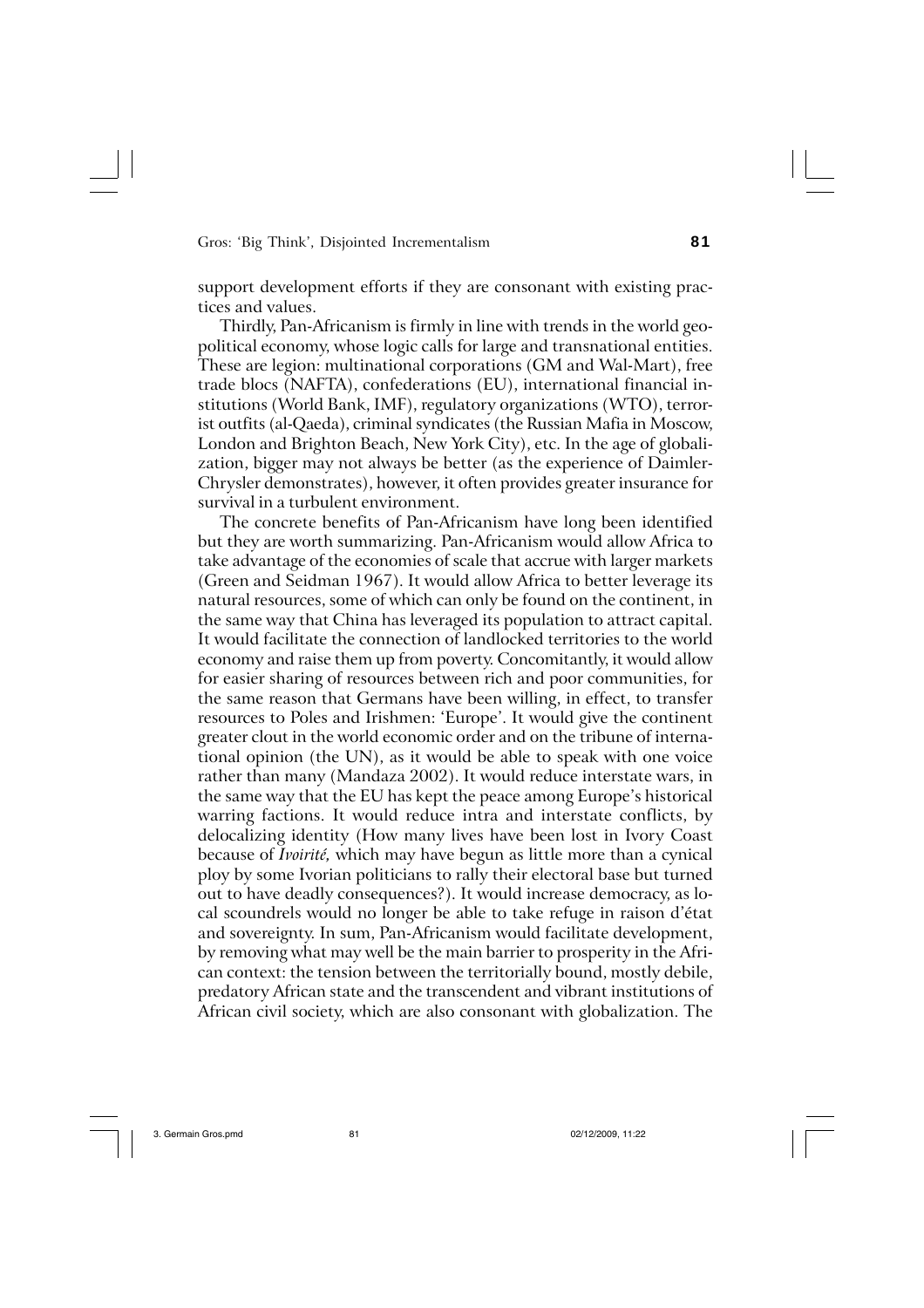criticisms of Pan-Africanism have been heard before. They are refuted one-by-one here.

Pan-Africanism is not a pipe dream that is simply too complex to be implemented. It is seldom recalled today that the European Union, one of the most successful 'big think' products of our time, began modestly as a customs union of coal and steel among 6 countries of northern Europe, which more than 50 years later has its own currency, 27 member states, a parliament and perhaps soon a constitution. Nor is it remembered that before 1949, China was a virtual doormat of imperialist powers. All this began to change with one simple but solemn declaration in September of that year and China has never looked back (i.e. 'The Chinese people have stood up'). But Pan Africanism does not gainsay experimental policy making (disjointed incrementalism), beginning perhaps with economic institutions operating, at first, at regional levels. For example, South Africa's Rand could be the medium of exchange for the southern Africa region. China's SEZs, HRS and TVEs began as modest experiments in a larger framework of modernization.

Pan-Africanism does not immediately necessitate continental government, although in the long run this may well be the outcome. But even then such a government would almost certainly be the result of painstaking negotiations among local stakeholders. Therefore, it would likely be a federation or confederation, leaving significant powers to non-central authorities. Because many African states have undergone a democratic transition since 1990, such a (con)federation would also likely consist of democratic states. Pan-Africanism is not African Big Brother coming to consume its junior siblings. But there would have to be certain markers or, as the British like to say: red lines. These are fundamental principles *upon* which action aimed at achieving Pan-Africanism would be built, rather than principles Pan-Africanism would seek to avoid in the interest of amity and political correctness. One of these markers would be the integration of geo-political space, which would of course calls into question the secular sanctity of the borders drawn at the Berlin Conference, the proverbial elephant in the room at Casa Blanca and in Addis Ababa in 1961. Another is social inclusiveness.

Pan-Africanism cannot succeed unless it directly and concretely benefits ordinary Africans, in the same way that President Hu Jintao's recently enshrined concept of 'scientific development' is aimed at extending the benefits of economic growth to even more Chinese citizens while cleaning up the environment. Thus, Pan-Africanism should not be con-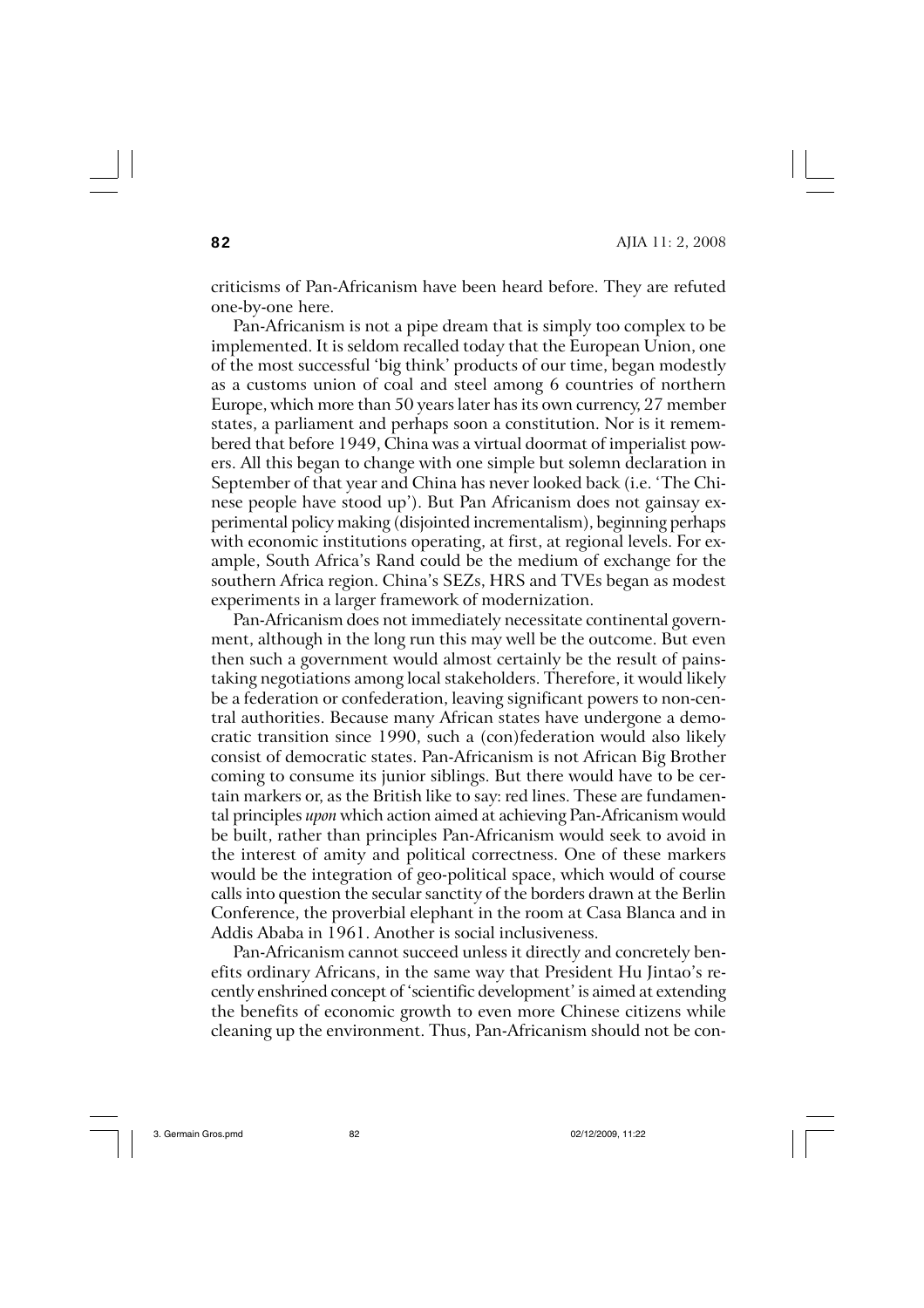ceived as some grand political project, whose utility to the African masses is largely emotive or symbolic. Fundamentally, then, Pan-Africanism would be a social project. It would put socialism 'back in' on the African agenda, in counter-distinction to donor-imposed efforts to integrate Africa in the global capitalist order as a primary commodity producer – still.

Pan-Africanism is the highest expression of African nationalism and clearly incompatible with the arbitrary borders that zigzag the African landscape, but it is not black racism. This would presuppose the strict equation of Africa with the black 'race', and no such infantile presumption is made here. As quite possibly the birthplace of humankind and the literal centre of planet Earth, Africa has always been a meeting point for all groups, the preponderance of the black epidermis in much of the continent having more to do with geography and nature's adaptation to disease threats than any propensity of Africans toward exclusivity. Racist, in fact, is the belief that Africans cannot undertake collective action to solve their own problems, and, therefore, will always need outsiders.

Pan-Africanism does not negate developmental states, on the contrary, it strengthens them through consolidation. One reason why developmental states in Africa would have a difficult time pursuing development on their own would be the expected pressure they would experience to open up their economies, in particular by the World Trade Organization and the United States. The Asian developmental states (Japan, South Korea) were either spared the unpleasantness of neo-liberal orthodoxy – – because of the special circumstances of the Cold War – or could resist it by their sheer weight in the world geo-political system (China).

No preferential treatment would likely be granted individual African developmental states, as the imposition of structural adjustment programs in the 1980s made clear. Simply put: individual African developmental states would have to sink or swim without life vests; Pan-Africanism, by amalgamating states into large blocs (and, why not, eventually into one), would enable them to better negotiate the treacherous currents. Furthermore, many countries in Africa have similar economic profiles as primary commodity producers. Untrammelled competition for capital could have effects akin to the behaviour of crabs in a basket, whereby those at the bottom trample on their neighbours to reach the top, only to be thrown overboard. As seen earlier, this was one of the problems with the old EAC. Because of division, African countries are reduced to being the political equivalents of stage performers in a burlesque show in a second-hand theatre where the rewards are mini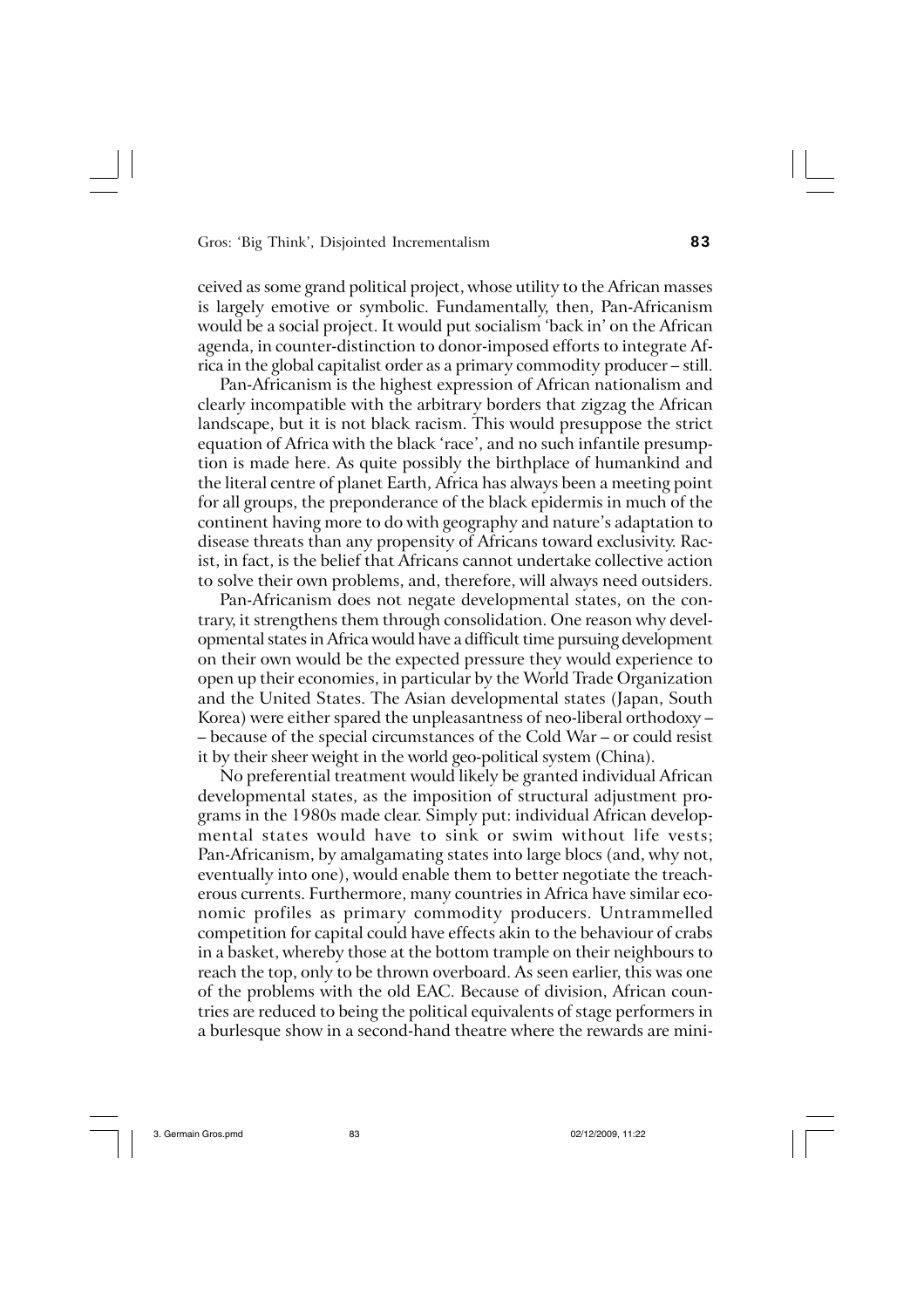mal in the end. Pan-Africanism would insure rationality and coordination in African developmental efforts. In sum, there may be no African future without the Pan-African developmental state.

Pan-Africanism has not *really* been tried in Africa in the post-colonial period, therefore, it cannot be said to have failed. Pan-African projects, from continent-wide efforts such as the OAU to regional initiatives such as, once again, the EAC, never received the strong and consistent support from African rulers that would have been necessary for their success. The leaders of these organizations never transcended parochial interests for the sake of collective wellbeing. Their adhesion to Pan-Africanism did not extend beyond the pageantry of the annual meetings, that is, if they showed up at all. Finally, post-colonial, so-called Pan-African efforts were all predicated on the acceptance of the imposed artificialities of the Berlin Conference, the very anti-theses of African development and Pan-Africanism itself.

Of course, there is no absolute guarantee that things would be better this time around, but perhaps Pan-Africanism could avoid the ignominy of its putative antecedent, given the ongoing democratization of the continent, which should facilitate the peaceful retirement of reactionaries, and the ubiquity of similar efforts elsewhere, which may have awaken Africans out of their stupor. In this connection, the decision to create a (Pan)-African parliament, *à la* European parliament, may be more than symbolic. For the first time in post-colonial Africa, the African masses would have an institution they can directly affect across borders. For Pan-Africanists, the task is clear under this dispensation: elect to the (Pan)-African parliament, whenever it becomes operational, committed Pan-Africanists, who would then use the institution as a launching pad to deepen Pan-Africanism in their 'home' country and continent-wide.

Obviously, Pan-Africanism would not be easy. There would be enormous problems integrating countries that are differentially endowed in natural and human resources, do not share the same geography, culture and so on. Yet, in spite of its unquestionable diversity, there is probably more that unites Africa than divides it. There would also be external resistance by imperialist powers that continue to regard large swaths of the continent as their exclusive *chasse gardée* (prey). Overall, the difficulties that Pan-Africanism can be expected to encounter by no means make its realization impossible, only marginally more difficult if there is strong leadership commitment. Besides, we are not suggesting that Pan-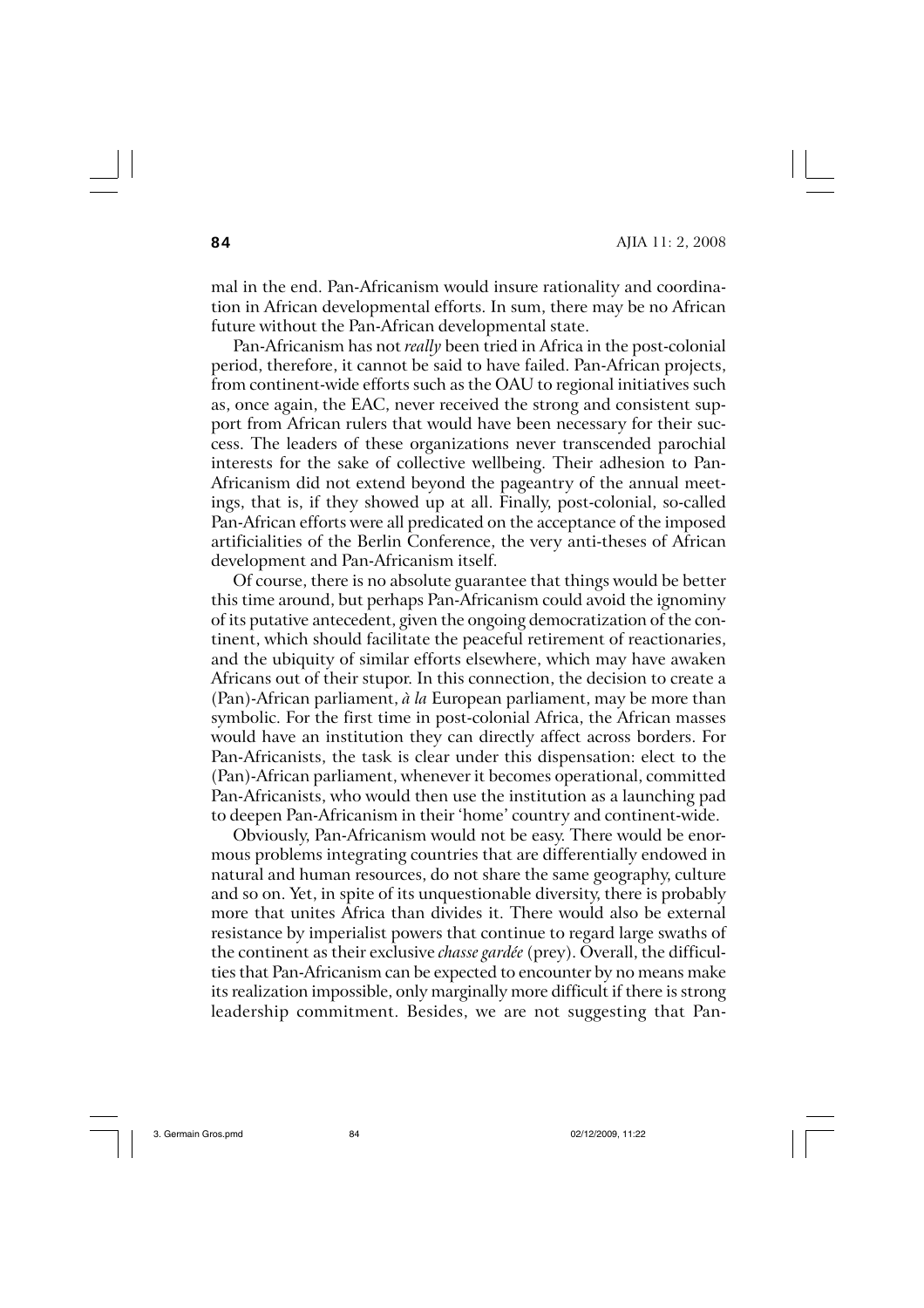Africanism can be built in the course of one generation; it would be *une marche à longue haleine*, a marathon that could take decades to complete.

In some ways, Africa is today where China was before 1949: weak and wracked by division and 'warlordism'. Just as it took a social revolution to unite and bring order to China under the authority of one state, the same may well be necessary in some African countries whose disintegration is probably past the point of ordinary reform (e.g. Nigeria and Congo). No matter the human costs of this possible denouement, those connected to continued misery and marginalization are probably much higher. But one last time, as the example of China shows, the price of development is state activism, big and disjointed, not immobility, supplication and unshaken belief in the power of the market.

#### **Notes**

- 1. A developmental state may be defined as a state that uses its authority to intervene significantly in the economy, in order to promote substantive goals, such as export competitiveness, industrialization and food self-sufficiency. More broadly, a developmental state is actively engaged not only in the traditional areas of statecraft, i.e. security and stability, but also in prosperity.
- 2. An administrative system that grants local officials substantial autonomy in implementing policy, by default, also grants them substantial ability in making policy. At the same time, inasmuch as centralized authority maintains penultimate power over local officials, as reflected in the carrying out of capital punishment against corrupt local apparachiks in China, the central state remains the formal/legal epicenter of policy making, even though, in practice, the latter may be surreptitiously appropriated by subalterns. This 'problem' is not unique to China. The general currently in charge of U.S. troops in Iraq, David Patraeus, is effectively making war policy as much as he is implementing it.
- 3. China may have been so blinded by illusion of its grandeur that it may have ultimately handed its occupiers the key to its own defeat. By failing to modernize China, based in part on the belief that China was already modern, the late Ming dynasty was in no position to resist foreign encroachment. The inability was further aggravated by nasty palace intrigues, which kept Chinese rulers isolated from their own retainers.

#### **Bibliography**

Avery, N., 2005, *Bloomberg News*, 9 August.

Bates, R. in G. Munck and R. Synder (eds.), 2007, *Passion, Craft and Method in Comparative Politics*, Baltimore, MD: The Johns Hopkins University Press.

Brown, L., 2004, 'China's Shrinking Grain Harvest', *The Globalist*, Friday, March 12. Chan, S., 1990, *East Asian Dynamism*, Boulder, CO: Westview Press.

3. Germain Gros.pmd 85 02/12/2009, 11:22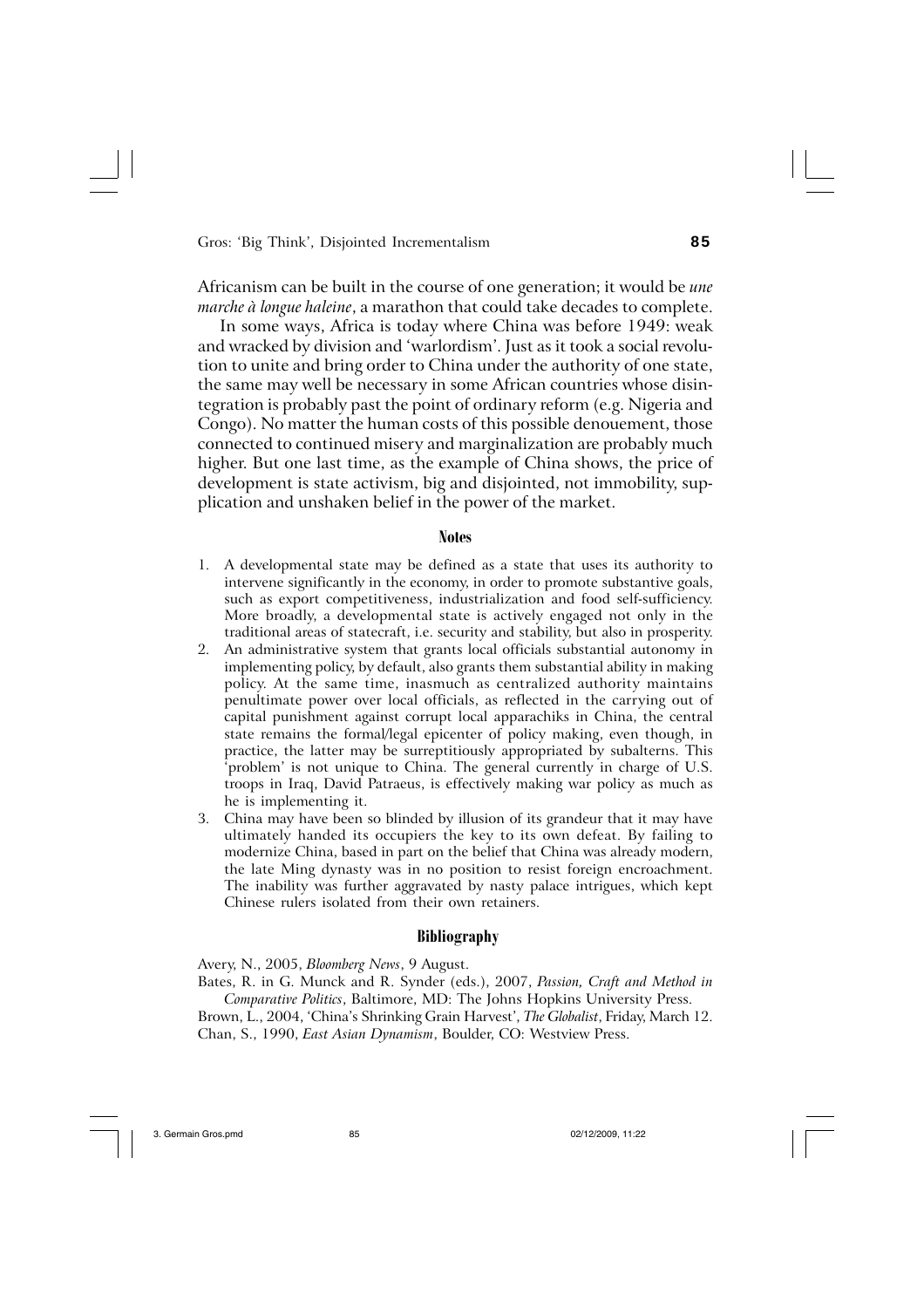- Chen, F., L. Wang and J. Davis, 1989, 'Land Reform in Rural China Since the Mid-1980s, Parts I and II', www.fao.org/sd/Ltdirect/Ltan0032.html.
- Diamond, J., 1997, *Guns, Germs and Steel; The Fates of Human Societies*, New York: W.W. Norton.
- Etzioni, A., 1967, 'Mixed-Scanning: A 'Third' Approach to Decision-Making', *Public Administration Review*, December, pp. 385-392.
- Farrell D. and S. Lund, 2006, 'Putting China's Capital to Work', www.feer.com/ articles1/2006/0605/free/p005.html.
- French, H., 2006, 'As China Ages a Shortage of Cheap Labor Looms', *New York Times*, June 29, 2005.
- Fu, X. and V.N. Balasubramanyam, 2002, 'Township and Village Enterprises in China' Lancaster University Management School, Working Paper, http:// www.lums.co.uk/publications.
- Gale, F. and R. Collender, 2006, 'New Directions in China's Agricultural Lending', *Electronic Outlook Report from the Economic Research Service*, www.usda.gov, January.
- Gordon, R. and I. Waldner, 1979, 'Thinking Big, Thinking Small and Not Thinking At All', *Public Policy*, Vol. 27, No. 1, Winter. pp. 1-24.
- Green, R. and A. Seidman, 1967, *The Economics of Pan-Africanism –– Unity or Poverty*, Baltimore: Penguin Books.
- Gros, J-G., 2003, 'Trouble in Paradise: Crime and Collapsed States in the Age of Globalization', *The British Journal of Criminology*, Vol. 43, No. 1, Winter. 63-80.
- Gupta, S. C. Pattillo and S. Wagh, 2007, 'Making Remittances Work for Africa', *Finance and Development*, Vol. 44, No. 2, June.
- Haishun S. and F.B. Tipton, 1998, 'A Comparative Analysis of the Characteristics of Direct Foreign Investment in China, 1979-1995', *The Journal of Developing Areas*, Winter, pp. 159-186.
- Hsu, I., 2000, *Rise of Modern China*, New York, NY: Oxford University Press.
- International Finance Corporation, *Doing Business: Economy Characteristics*, http:// www.doingbusiness.org/ExploreEconomies/Economy Characteristics.aspx.
- Jeune Afrique l'Intelligent, 2004, 'Chic, les Chinois reviennent', 31 January.
- Landau, M., 1969, 'Redundancy, Rationality, and the Problem of Duplication and Overlap', *Public Administration Review*, July/August, pp. 346-358.
- Landau, M., 1986, 'On Decision Strategies and Management Structures: With Special References to Experimentation', *ISARD-Ford Workshop on The Contribution of Management Science to Irrigation Systems*, Colorado State University, 15-18 April.
- Lindblom, C., 1979, 'Still Muddling, Not Yet Through', *Public Administration Review*, 39, pp. 517-525.
- Makandawire, T., 2004, 'Rethinking Pan-Africanism, 1st Conference of Intellectuals from Africa and the Diaspora', African Union, Dakar, Senegal, 7-9 October.
- Makandawire, T., 2005, 'Toward a Development, Democratic and Social Inclusive Africa Once Again', *CODESRIA Bulletin*, Nos. 3 and 4, pp. 47-49.

Mandaza, I. (ed.), 2002, *Pan-Africanism and Integration in Africa*, Zimbabwe: SAPES.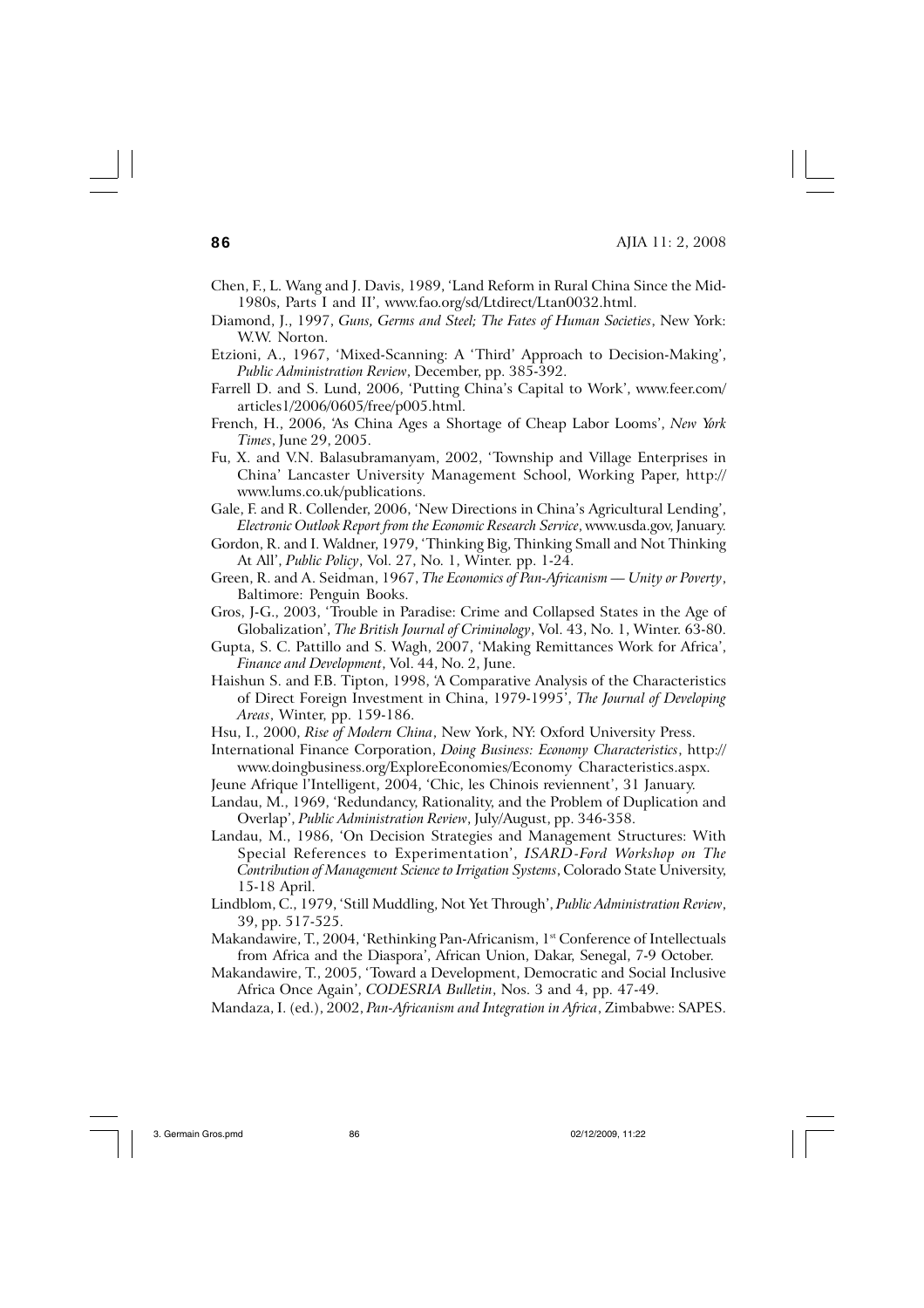- Marrot, J-B., A. Barrohi and S. Ghabi. 2007, 'Ghana: les collecteurs soussous bancarisés', *Jeune-Afrique*, 25 February.
- Melka, J., 2006, 'La Chine usurpe-t-elle sa place de nouvelle puissance commerciale?' *Le Monde Economie*, 23 May.

Nkrumah, K., 1998, *Africa Must Unite*, UK: PANAF.

- North, D., 1981, *Structure and Change in Economic History*, New York and London: W.W. Norton and Company.
- North, D., 2005, *Institutions, Institutional Change and Economic Performance*, Cambridge, UK: Cambridge University Press.

Popper, K., 1961, *The Logic of Scientific Discovery*, New York, NY: Scientific Editions.

Popper, K. 2002, *The Poverty of Historicism*, New York: Routledge Classics.

- Scott, J.C., 1998, *Seeing Like a State*, New Haven, CT: Yale University Press.
- Taylor, I., 2005, 'Can Africa Produce Developmental States', *CODESRIA Bulletin*, Nos. 3 and 4, pp. 51-52.

Wei, G., 1999, *Special Economic Zones and the Economic Transition in China*, Singapore University: World Scientific Publishing Co.

- World Bank, 1997, *China 2020: Development Challenges in the New Century*, Washington, D.C.: The World Bank.
- Yardley, J. and J. Kahn, 2005, 'China's Great Divide: Rural Poor and Urban Rich', New York Times, 12/18 – 12/23.